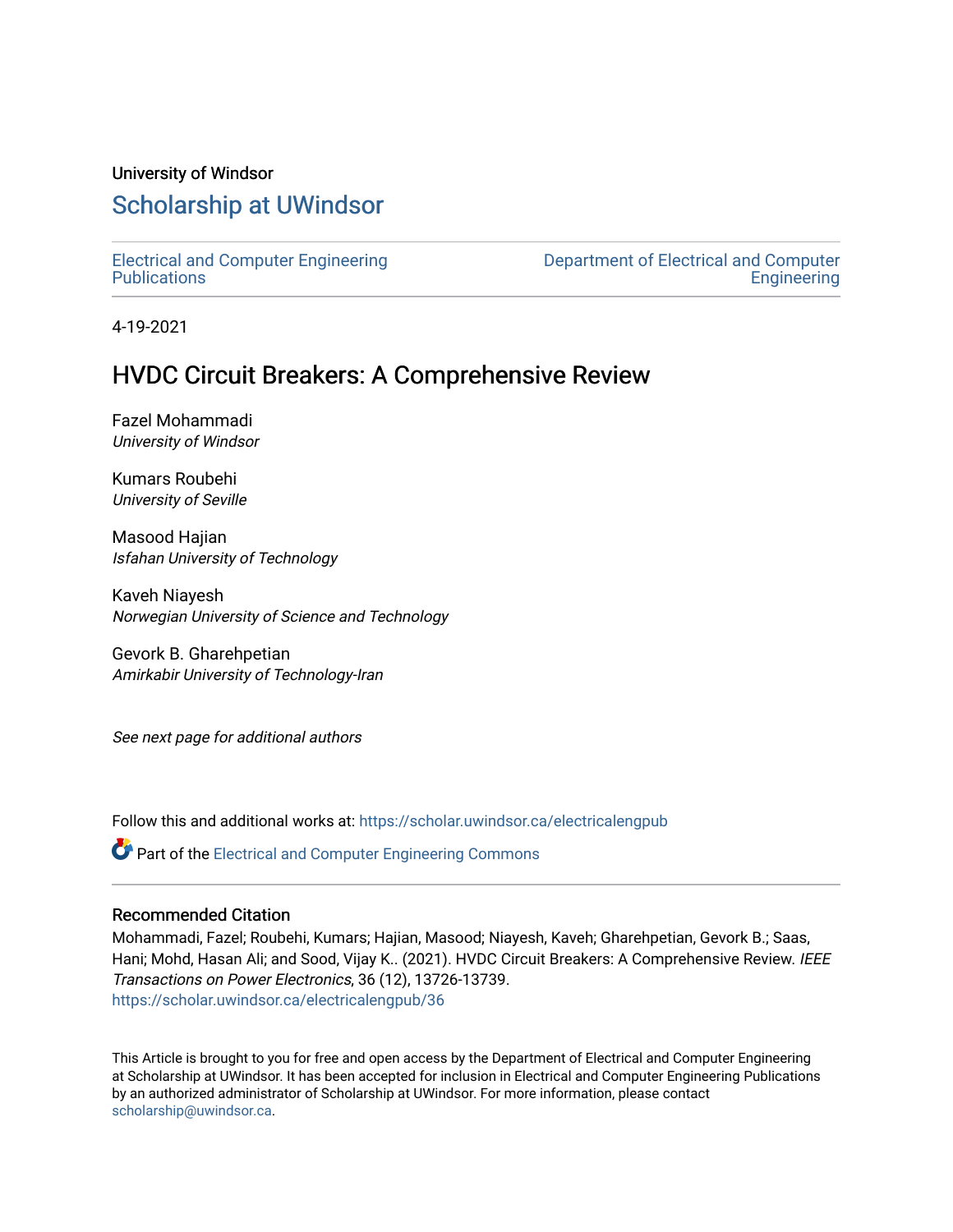# Authors

Fazel Mohammadi, Kumars Roubehi, Masood Hajian, Kaveh Niayesh, Gevork B. Gharehpetian, Hani Saas, Hasan Ali Mohd, and Vijay K. Sood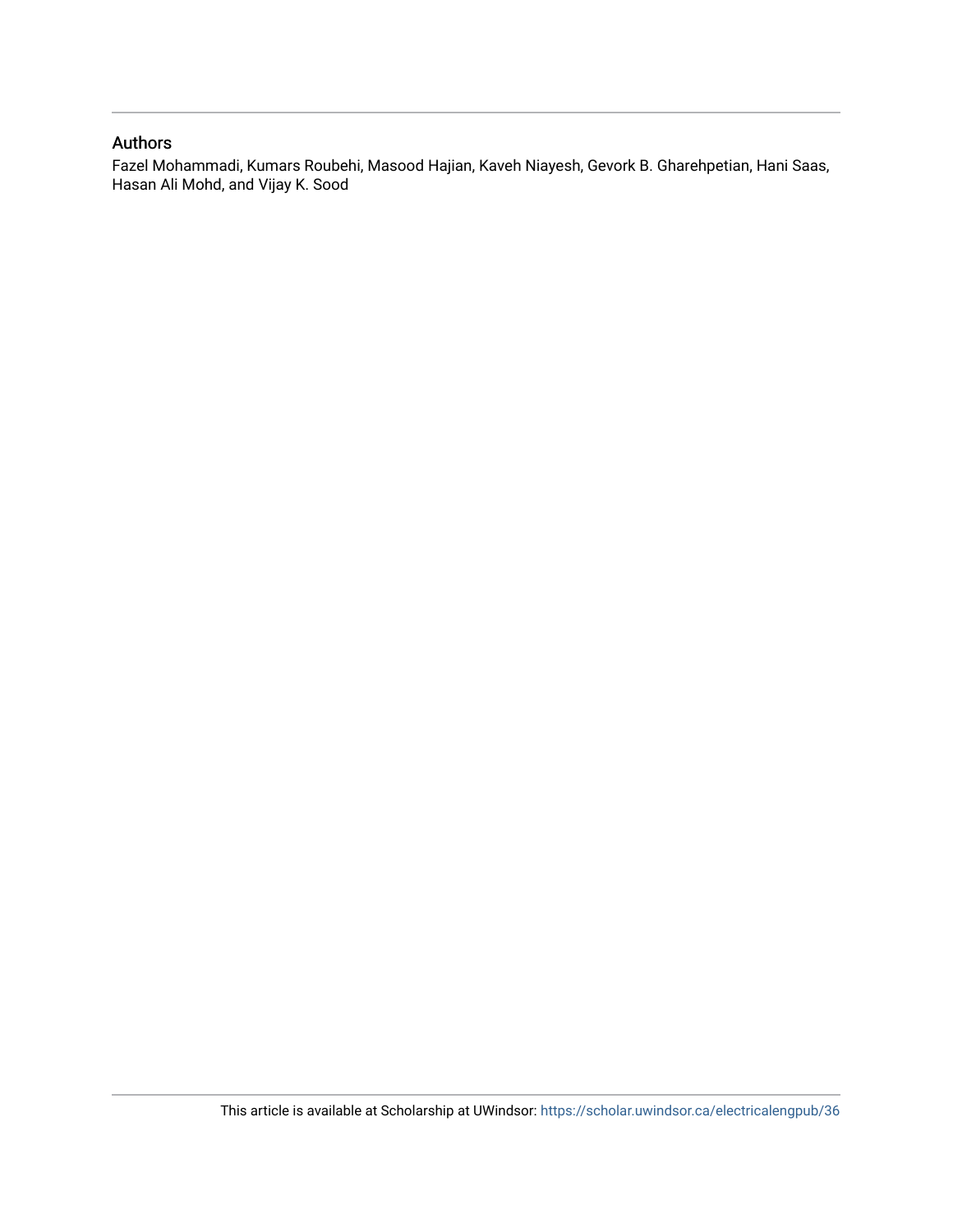# HVDC Circuit Breakers: A Comprehensive Review

Fazel Mohammadi, *Senior Member, IEEE*, Kumars Rouzbehi, *Senior Member, IEEE*,

Masood Hajian, *Senior Member, IEEE*, Kaveh Niayesh, *Senior Member, IEEE*,

Gevork B. Gharehpetian, *Senior Member, IEEE*, Hani Saad, *Member, IEEE*,

Mohd. Hasan Ali, *Senior Member, IEEE*, and Vijay K. Sood, *Life Fellow, IEEE*

*Abstract*—High Voltage Direct Current (HVDC) systems are now well-integrated into AC systems in many jurisdictions. The integration of Renewable Energy Sources (RESs) is a major focus and the role of HVDC systems is expanding. However, the protection of HVDC systems against DC faults is a challenging issue that can have negative impacts on the reliable and safe operation of power systems. Practical solutions to protect HVDC grids against DC faults without a widespread power outage include (1) using DC Circuit Breakers (CBs) to isolate the faulty DC-link, (2) using a proper converter topology to interrupt the DC fault current, and/or (3) using high power DC transformers and DC hubs at strategic points within DC grids. The application of HVDC CBs is identified as the best approach that satisfies both DC grids and connected AC grids' requirements. This paper reports a comprehensive review of HVDC CBs technologies, including recent significant attempts in the development of modern HVDC CBs. The functional analysis of each technology is presented. Additionally, different technologies based on information obtained from literature are compared. Finally, recommendations for the improvement of CBs are presented.

*Index Terms*—DC Circuit Breakers (CBs), DC Faults, High Voltage Direct Current (HVDC) Systems, Multi-Terminal HVDC (MT-HVDC) Systems, Voltage Sourced Converter (VSC)-HVDC Systems.

### I. INTRODUCTION

THE fast development of power electronics technology and<br>the urgent need for integration of large amounts of Re-<br>manual Lineary Sequence (DES) have led to further developing the urgent need for integration of large amounts of Renewable Energy Sources (RESs) have led to further developing and expanding High Voltage Direct Current (HVDC) systems. The fundamental advantages of HVDC systems are: (1) the

Fazel Mohammadi (corresponding author) is with the Department of Electrical and Computer Engineering, University of Windsor, Windsor, ON N9B 1K3, Canada (e-mail: fazel@uwindsor.ca, fazel.mohammadi@ieee.org).

Kumars Rouzbehi is with the University of Seville, Seville 41092, Spain (e-mail: krouzbehi@us.es).

Masood Hajian is with the Department of Electrical and Computer Engineering, Isfahan University of Technology, Isfahan 84156-83111, Iran (e-mail: m.hajian@iut.ac.ir).

Kaveh Niayesh is with the Department of Electric Power Engineering, Norwegian University of Science and Technology, 7491 Trondheim, Norway (e-mail: kaveh.niayesh@ntnu.no).

Gevork B. Gharehpetian is with the Electrical Engineering Department, Amirkabir University of Technology (Tehran Polytechnic), Tehran 1591634311, Iran (e-mail: grptian@aut.ac.ir).

Hani Saad is with the Réseau de Transport d'Electricité, Paris 92932, France (e-mail: hani.saad@rte-france.com).

Mohd. Hasan Ali is with the Department of Electrical and Computer Engineering, University of Memphis, Memphis, TN 38152, U.S.A. (email: mhali@memphis.edu).

Vijay K. Sood is with is with the Department of Electrical and Computer Engineering, Ontario Tech University, Oshawa, ON L1H 7K4 Canada (e-mail: vijay.sood@uoit.ca).

Manuscript received November 04, 2020; Revised February 17, 2021.

ability to connect long-distance underground/underwater cables, (2) fewer transmission lines required to transfer the same power compared to High Voltage Alternative Current (HVAC) systems, (3) the ability to connect asynchronous networks, (4) improve power flow controllability and stability, (5) preventing propagation of faults and disturbances between networks, (6) interconnection of multiple power generation units and/or loads at different DC voltage levels using high power DC transformers and multi-port DC hubs, and (7) reactive power support to interconnected AC grids during AC faults. Such advantages have led to an emerging need for the development of Multi-Terminal HVDC (MT-HVDC) systems [\[1\]](#page-11-0).

MT-HVDC systems development is mainly possible using Voltage Sourced Converter (VSC) technology, in which power flow reversal on each terminal is achieved using DC-link current direction change [\[1\]](#page-11-0)–[\[3\]](#page-11-1). Since VSCs are particularly vulnerable to DC faults, using fast detection and isolation mechanism is vital. Although fast DC Circuit Breakers (CBs) are now feasible, they are still in their infancy and are not yet commercially viable, and the only possible solution for isolating DC faults in HVDC links is to open CBs on the AC side [\[4\]](#page-11-2)–[\[7\]](#page-11-3). However, this practice is not amenable for MT-HVDC systems because it can bring down the entire power flow of grids following a DC fault on a single DC cable or overhead link [\[8\]](#page-11-4).

It is also noted that not only very large fault levels are expected following a DC fault because of low total line impedances of DC transmission links, but also a very fast Rate of Rise (RoR) of fault current is envisaged compared to counterpart AC systems. Furthermore, the stability of the interconnected AC systems may be adversely impacted by DC faults in MT-HVDC systems [\[9\]](#page-11-5),[\[10\]](#page-11-6). This is of particular importance for connections to weak AC systems where long power disruptions due to DC faults can highly impact their stability. This issue implies that the application of fault-tolerant hybrid or full-bridge Modular Multilevel Converter (MMC) stations with conventional mechanical DC CBs cannot fully resolve the protection of such grids. While uncontrolled VSC operations discharging AC grids into a DC fault is avoided, AC power systems may not tolerate long power flow interruptions associated with the slow response of mechanical CBs. This further highlights the urgent need for a fast HVDC CB for such MT-HVDC systems deployment. Typically, the DC fault current has to be interrupted in less than 20 *ms* in total to limit them within their acceptable fault levels [\[11\]](#page-11-7). It should be noticed that the location of the DC fault within MT-HVDC grids is challenging [\[12\]](#page-11-8),[\[13\]](#page-11-9). Another challenging issue in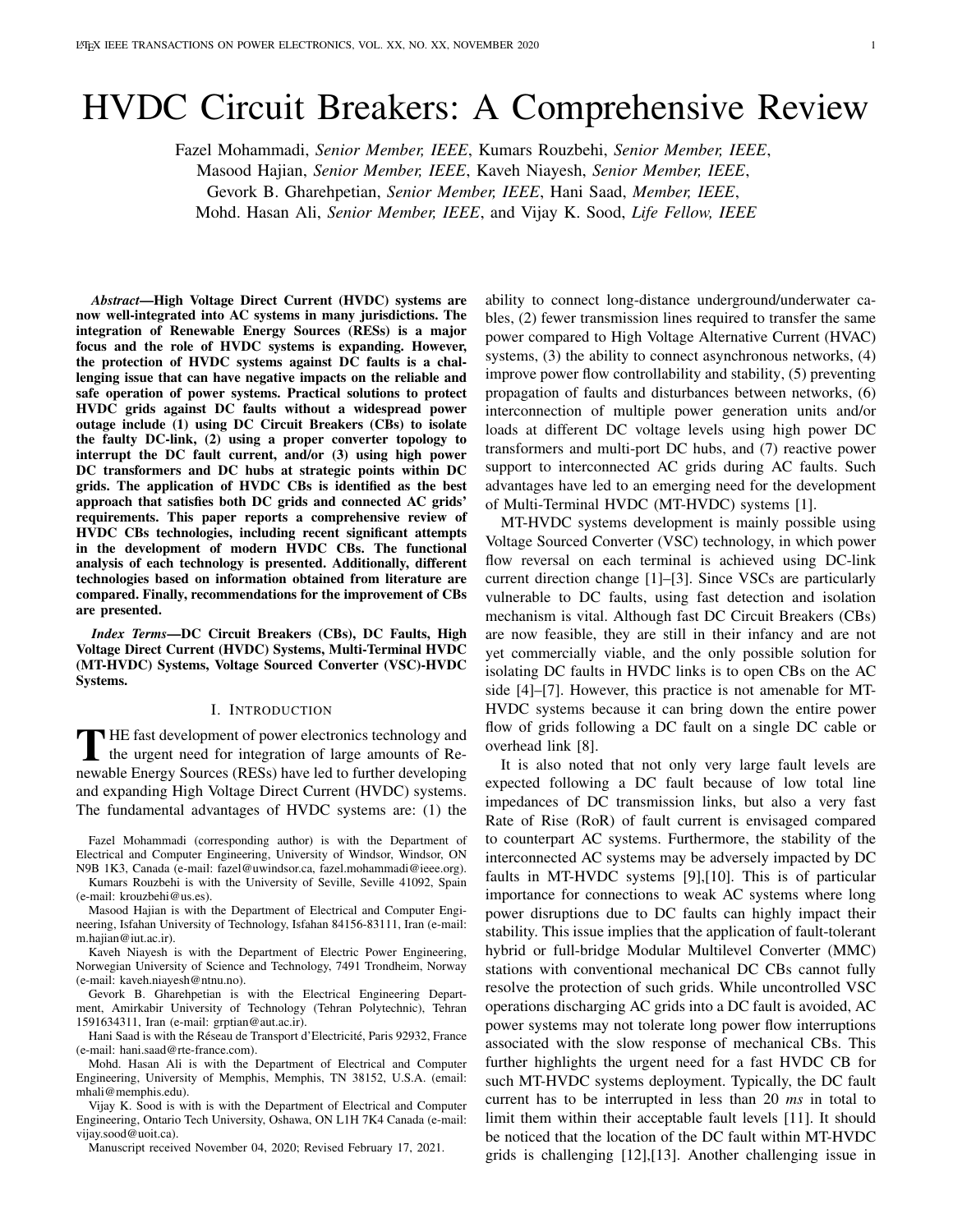a DC protection system is to distinguish between the faults on the AC and DC sides [\[14\]](#page-11-10),[\[15\]](#page-11-11) These all suggest an urgent need for fast and reliable DC CBs to be located at both sides of all DC transmission lines [\[16\]](#page-11-12). It is noted that applications of fault-tolerant DC transformers and DC hubs within DC grids are the other promising solutions for DC fault management. However, this is not a grid-wide solution and can only be used at strategic points of large-scale DC grids.

Conventional AC CBs employed in HVAC systems require 4-5 cycles (80-100 *ms*) to interrupt the fault current where interruption with minimal arcing is achieved using zero crossing of the fault current. Consequently, they are not capable of DC fault current interruption because of the lack of current zero crossing. They can be effectively adapted for DC systems if a passive or active resonant circuit is added enabling the required current zero crossing. Another advanced solution to deal with the fault current interruption in DC grids is the application of semiconductor-based HV CBs consisting of a series connection of multiple forced-commutated power switches, e.g., Insulated-Gate Bipolar Transistor (IGBTs). Nevertheless, this is an expensive solution considering the high operating costs associated with such conduction losses of CBs [\[17\]](#page-11-13),[\[18\]](#page-11-14).

Several research studies for DC CB design attributing fast and reliable performance have been reported so far. They incorporate applications of conventional AC interrupters, resonant circuits, fast mechanical CBs, semiconductor switches, charging units, varistors, etc., and they each have their own specific advantages and disadvantages. This paper aims at providing an overview of HVDC CBs technology from the beginning till today. It intends to identify areas that are relevant to this key technology, where research and development are required, and thus, reviving technical discussions on this subject. A thorough analysis and comparison between the state-of-the-art HVDC CBs are also presented to identify the areas where further research and development are required.

The rest of this paper is organized as follows. Section [II](#page-3-0) presents HVAC/HVDC grids as a new paradigm in modern power systems. Sections [III](#page-3-1) and [IV](#page-4-0) review the design criteria for HVDC CBs and various types of HVDC CBs along with their characteristics, respectively. Different technologies/topologies for HVDC CBs are investigated in Section [V.](#page-5-0) A comparison of various technologies for HVDC CBs is provided in Section [VI.](#page-9-0) Available HVDC CBs in service are reported in Section [VII.](#page-9-1) Recommendations for future research are determined throughout the paper and summarized in Section [VIII.](#page-10-0) Finally, Section [IX](#page-11-15) concludes this paper.

## II. HVAC/HVDC GRIDS–NEW PARADIGM

<span id="page-3-0"></span>Electric power transmission in modern power systems relies on both AC and DC grids. The large integration of conventional energy sources and RESs, as well as power converters into power grids, has led to an emerging need for High Voltage (HV), Extra-High Voltage (EHV), and Ultra-High Voltage (UHV) hybrid AC/DC transmission grids and changes the modern power systems paradigm. Protecting HVAC/HVDC grids against faults both on the AC and DC sides is crucial to ensure the security and reliable operation of modern power systems [\[19\]](#page-11-16),[\[20\]](#page-11-17).

The interconnection of more than two HVDC terminals forms an MT-HVDC system with more functionality compared to point-to-point HVDC systems. The protection issue is the main barrier against the development of MT-HVDC grids. However, active research studies on both discriminative fault detection and fault isolation in large-scale DC grids are ongoing [\[21\]](#page-11-18)–[\[23\]](#page-11-19).

The old mechanical HVDC CBs were designed to protect Line-Commutated Converter (LCC)-based point-to-point HVDC grids while such CBs could not satisfy the requirements of VSC-based HVDC grids. The behavior of the power converter during DC faults should be considered as one of the main protection criteria. This is due to the fact that nonfault tolerant IGBT-based power converters are vulnerable to DC faults. The semiconductor switches of such converters are exposed to high currents during DC faults and if additional protective measures are not taken, such switches may not withstand more than a few milliseconds [\[24\]](#page-11-20),[\[25\]](#page-12-0). Hence, it is vital to develop fast HVDC CBs to protect power converters. The application of Fault Current Limiters (FCLs) on the AC or DC side of power converters leads to reduced fault current RoR. It is worthwhile mentioning that the application of faulttolerant VSCs and/or FCLs may reduce (1) the dependency on fast HVDC CBs [\[26\]](#page-12-1) and (2) the size of CBs [\[27\]](#page-12-2). However, there is still a need for HVDC CBs to disconnect the faulty branch [\[22\]](#page-11-21),[\[28\]](#page-12-3). Additionally, slow fault isolation may not be acceptable considering connected AC grids stability constraints.

#### <span id="page-3-1"></span>III. DESIGN CRITERIA FOR HVDC CIRCUIT BREAKERS

The major criteria for HVDC CBs design and deployment are given as follows:

#### *A. Fault Current Interruption Time*

Fault current interruption time is the time interval from the fault inception till the end of CB breaking time, i.e., it is the aggregated protection operating time and breaking time of the CB. This should be kept below 5 *ms*, which is challenging when compared to counterpart AC systems [\[1\]](#page-11-0).

#### *B. Maximum Current Breaking Capability*

This is the maximum current that a CB is capable of interrupting without being damaged or leading to an electric arc with impermissible duration. This is typically much larger than counterpart AC systems due to the smaller total impedance of transmission systems. [\[1\]](#page-11-0).

#### *C. Over-voltage Protection*

Over-voltage protection is considered as operation when the voltage exceeds its predetermined value [\[1\]](#page-11-0).

#### *D. Switching Losses*

Such losses occur when the IGBT switches are transitioning from the conduction state to the blocking state, and vice versa. This transition is determined by a considerable voltage across the terminals of the IGBT switches and a major current passing through them [\[1\]](#page-11-0).

## *E. Fault Current Rate Limiting Reactor*

A key element in the HVDC CB is the series rate limiting reactor. This component is used to allow a longer time for detection and isolation of fault current. Adding these reactors to MT-HVDC grids can cause unwanted oscillations between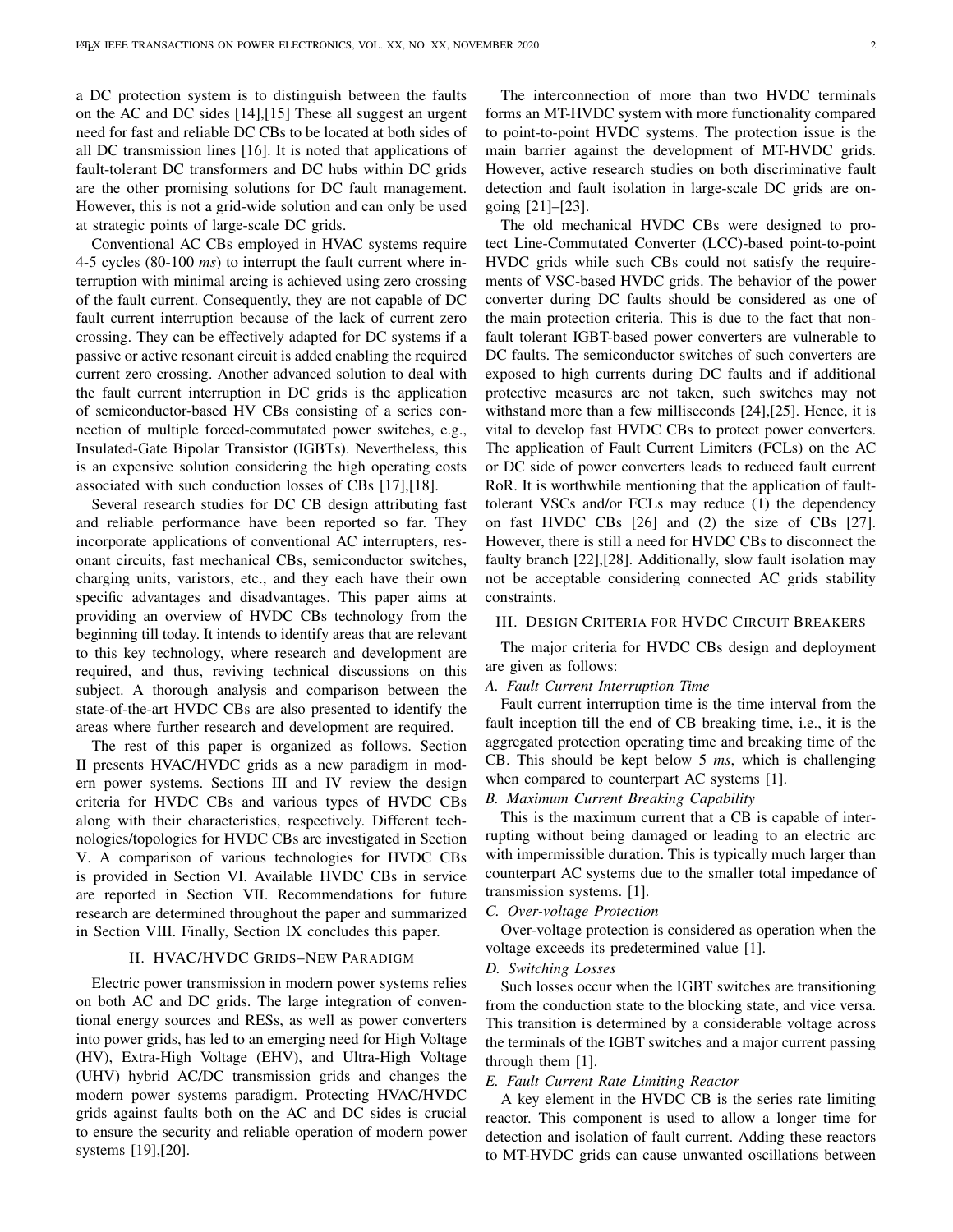VSCs' capacitors and such inductors, which may lead to an adverse impact on the grid stability. Furthermore, the traveling waves associated with the DC fault can be reflected by such inductors leading to a transient voltage rise at the DC CBs. The traveling wave effect can cause an initial faster RoR of current for a non-terminal fault that occurred far from the CB than a terminal fault. After a few milliseconds, the current eventually rises to a larger fault level in a terminal, than a non-terminal, fault as a result of the smaller series impedance between the fault and the converter. However, for that time interval, a nonterminal fault leads to a higher fault current. Since DC CBs must act within the first few milliseconds, this means from the protection point of view, a non-terminal fault can be the worst-case fault condition for such CBs. The sizing of such inductors is highly dependent on the discriminative detection system adopted, the DC cables' length, and maximum high impedance fault detection. Generally speaking, the lower the better performance of DC grids [\[1\]](#page-11-0).

# *F. Maximum Dissipated Energy*

A Metal Oxide Varistor (MOV) is utilized to damp large energy oscillations associated with fault current flowing through CB series inductor. This energy should be minimized to avoid the need for large bulky arresters. The power ratings of MOVs for continuous and transient current are significantly low and high, respectively. MOVs are capable of absorbing destructive energy and dissipating it as heat and thus, they protect vulnerable components and prevent major damage [\[1\]](#page-11-0),[\[29\]](#page-12-4),[\[30\]](#page-12-5).

#### *G. Total Cost*

This is also of great importance considering the high number of components required in future MT-HVDC systems. Obviously, every effort must be made to keep the total cost low.

# <span id="page-4-0"></span>IV. DIFFERENT TYPES OF HVDC CIRCUIT BREAKERS AND THEIR CHARACTERISTICS

Considering the design criteria presented in the previous section, DC CBs can be categorized into three main types:  $(1)$ Mechanical, including passive and active resonance circuits, (2) Solid-state, only relying on power electronics switches and (3) Hybrid DC CBs, involving a combination of power electronics and mechanical disconnectors [\[31\]](#page-12-6),[\[32\]](#page-12-7). The mechanism of each of the mentioned DC CBs are given as follows: *A. Mechanical DC Circuit Breakers*

Mechanical CBs are appropriate for applications at the medium voltage and power levels. The principle of operation of such CBs is based on creating a current zero using a resonant circuit [\[33\]](#page-12-8),[\[34\]](#page-12-9). There are three major paths in mechanical CBs that the current can pass through: (1) the main branch consisting of a low-resistance mechanical interrupter, e.g., an AC Vacuum Interrupter (VI) [\[35\]](#page-12-10), (2) the current injection path consisting of an *LC* resonant circuit, [\[36\]](#page-12-11), and (3) the energy absorption branch consisting of single/multiple banks of surge arrestors. Mechanical CBs can be classified into two major categories, as follows:

# *1) Passive DC Circuit Breakers*

In passive CBs, a branch consisting of an inductor in series with a capacitor is connected in parallel with the  $SF<sub>6</sub>$  CB, as shown in Fig. [1\(](#page-5-1)a) [\[37\]](#page-12-12). Such a circuit may lose its stability under certain conditions and large oscillations may develop till current zeros are created and the electric arc is extinguished. When the electric arc is totally extinguished, the capacitor starts charging instantly until the non-linear resistor, MOV, controls the current and limits the voltage to a certain range. In addition, the energy is dissipated in the non-linear resistor.

It should be noted that if the instantaneous rate of voltage change versus current change (*dU*/*dI*) becomes negative, the discharged current through the electric arc with a parallel capacitor starts oscillating leading to an undesired current chopping in AC systems [\[38\]](#page-12-13), while it can be used for DC current interruption.

# *2) Active DC Circuit Breakers*

The active DC CBs are used to create current zero crossing when the level of DC fault current is above the instability limit. The commonly used structure for an active DC CB is to place a pre-charged capacitor into the auxiliary circuit once both the length of the electric arc and the blast pressure in the *SF*<sup>6</sup> CB are sufficient. Fig. [1\(](#page-5-1)b) shows the typical structure of an active DC CB [\[37\]](#page-12-12).

If either a passive or active DC CB is being used for VSC-based HVDC systems without current limiting inductors, a large capacity should be considered while selecting the inductor  $(L)$  and capacitor  $(C)$ . Additionally, the action speed of such CBs is much lower compared to the DC fault current RoR, with their interruption time in the order of 30-50 *ms*. This makes them unsuitable for VSC-HVDC systems [\[39\]](#page-12-14).

# *B. Solid-State DC Circuit Breakers*

Solid-state DC CBs consist of two or more solid-state based high voltage valves that are capable of interrupting the DC fault current much faster than mechanical DC CBs without requiring a current zero crossing [\[21\]](#page-11-18),[\[22\]](#page-11-21),[\[40\]](#page-12-15)–[\[42\]](#page-12-16). The desired current breaking capability can be achieved by properly configuring the switches in solid-state DC CBs. To bidirectionally interrupt the fault current, it is mandatory to use two back-to-back high voltage valves, each consisting of hundreds of IGBT switches, for solid-state DC CBs. Fig. [1\(](#page-5-1)c) shows the typical topology of a solid-state DC CB consisting of two branches [\[43\]](#page-12-17). The main breaker is supported by a parallel surge arrester to avoid high voltage valve over-voltage damage at fault current interruption time. The voltage and current ratings of the solid-state CB determine the number of valves. The current flows through the valves during the normal operation and in the case of a DC fault, the valves are turned off and block the current flow. Then, the parallel MOV limits the voltage across the breaker valves. Compared to the mechanical DC CBs, solid-state DC CBs are faster in terms of operation time.

The thermal limit of the IGBT switches is not significant. To dissipate a large amount of energy issue, the IGBT switches should be connected either in series and/or parallel. The HV valves are to be designed for hundreds of kVs in future MT-HVDC systems using commercially available IGBTs up to a few kVs. Thus, a chain of IGBTs is required for CB valves, which results in high total cost and power losses. The static and dynamic voltage sharing between individual IGBTs of CB high voltage valves is another issue, which adds to its complexity. While much faster fault isolation is achieved,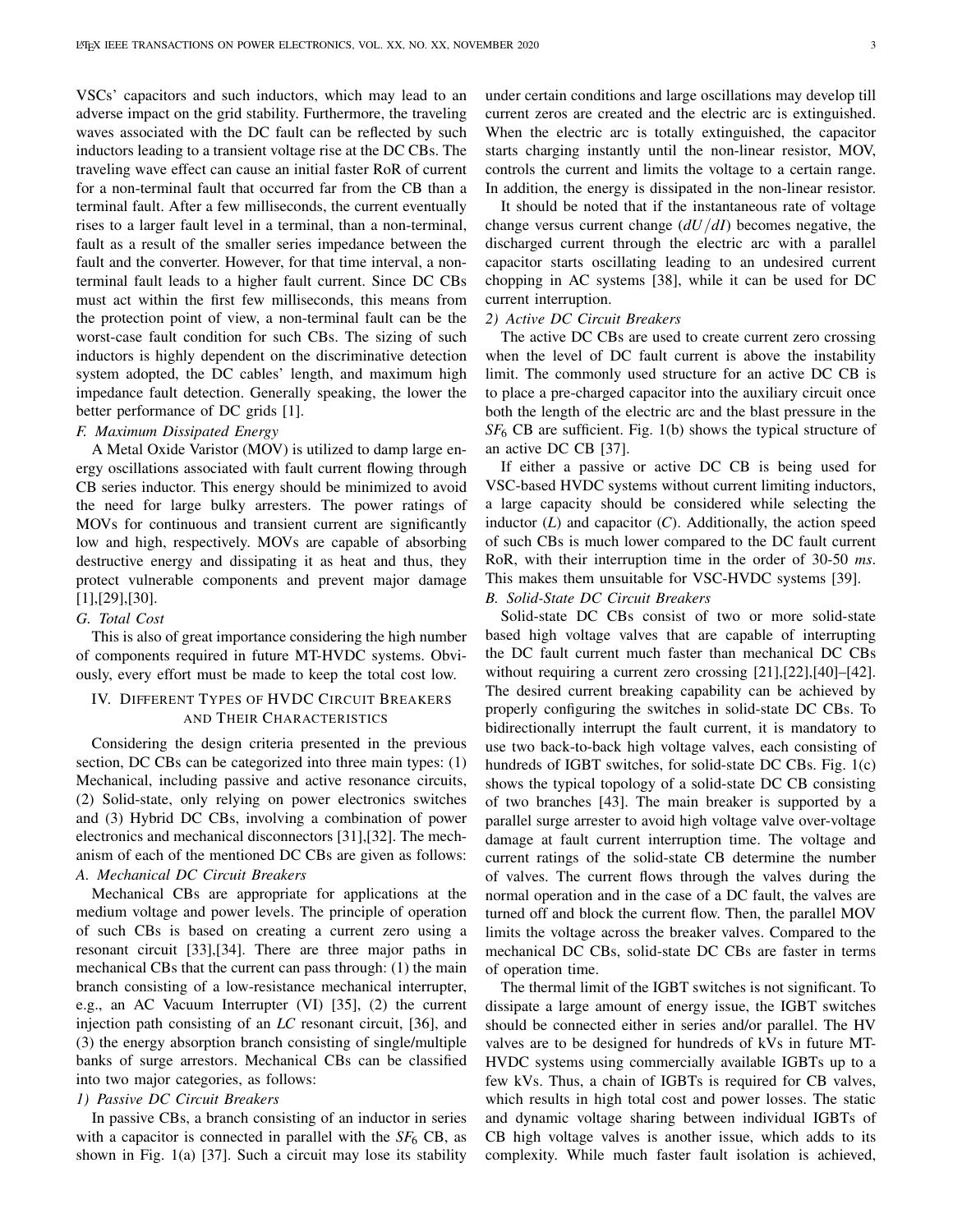<span id="page-5-1"></span>

Figure 1. Typical structures of DC CBs: (a) Passive, (b) Active, (c) Solid-State, and (d) Hybrid.

the conduction losses are too excessive and unacceptable compared to mechanical DC CBs [\[43\]](#page-12-17),[\[44\]](#page-12-18). Additionally, they suffer from much less reliability compared to mature mechanical CB technology. Consequently, solid-state CBs are not a suitable option for MT-HVDC grid applications [\[37\]](#page-12-12).

# *C. Hybrid DC Circuit Breakers*

Hybrid DC CBs are the third category of HVDC CBs obtained from combining mechanical and solid-state DC CBs, having the advantages, such as faster operation time, higher current breaking capability, and less power losses [\[23\]](#page-11-19),[\[24\]](#page-11-20). Mechanical DC CBs are cheaper but their operation speed is too slow. On the other hand, solid-state DC CBs are faster to interrupt the DC fault current while in the case of a complicated configuration for VSC-HVDC systems, their total cost and power losses (due to the existence of permanent resistance) are high. The operation of hybrid DC CBs is based on using a low impedance path for current in the normal operation and redirecting it to a solid-state high voltage valve in the event of a DC fault [\[45\]](#page-12-19). Fig. [1\(](#page-5-1)d) illustrates the typical topology of a hybrid DC CB [\[45\]](#page-12-19)–[\[48\]](#page-12-20).

# <span id="page-5-0"></span>V. VARIOUS TECHNOLOGIES/TOPOLOGIES FOR HVDC CIRCUIT BREAKERS

### *A. Electromechanical DC Circuit Breakers*

An electromechanical DC CB with a pre-charged capacitor [\[49\]](#page-12-21) is a traditional mechanical DC CB for HVDC grid applications. While the topology with a pre-charged capacitor involves an active commutation mechanism relying on a charging auxiliary circuit, a non-pre-charged capacitor option is equipped with a passive commutation mechanism. The counter-current magnitude is dependent on the surge impedance of the discharge branch and the voltage of the capacitor. Accordingly, in [\[50\]](#page-12-22), the values of such components are optimally selected to improve the performance of the electromechanical CB in the active commutation scheme. In [\[51\]](#page-12-23), an electromechanical DC CB using non-linear resistors and commutation switches in the parallel path is proposed. Saturable reactors are good candidates in electromechanical DC CB to minimize the size of both the inductor and capacitor of the active resonant circuit and reduce the cost of implementation of such DC CBs [\[39\]](#page-12-14). The application of Crossed Field Interrupt (CFI) tubes in mechanical DC CBs with the aim of faster fault current interruption is studied in [\[52\]](#page-12-24), and it is shown that the fault current interruption time is approximately 60 *ms*. [\[53\]](#page-12-25),[\[54\]](#page-12-26) The disadvantage of this method is the delay incurred in opening the metallic contacts. Correspondingly, this issue is addressed in [\[55\]](#page-12-27) using fast hydraulic actuators, four *SF*<sup>6</sup> interrupters, and four VIs.

It is worth mentioning that a reliable DC CB should tolerate transient recovery voltage after fault current interruption [\[56\]](#page-12-28). In [\[57\]](#page-12-29), the performance of the VI and gas interrupter considering transient recovery voltage after fault current interruption is analyzed. In [\[58\]](#page-12-30), the topology of a mechanical DC CB considering trigger gap, pulse transformer, and blocking capacitor with shunt arrangement of the surge arrester is investigated. Using the modified topology presented in [\[58\]](#page-12-30), by changing the arrangement of the surge arrester branch, a 1.2 kA at 250 kV DC CB is implemented in [\[57\]](#page-12-29). Another attempt using a VI with the presented topology in [\[58\]](#page-12-30) is made in [\[59\]](#page-12-31), which led to developing a prototype of 10 kA at 3.3 kV DC CB. Using the basic principles of the mechanical DC CB, a prototype is tested in [\[60\]](#page-12-32) for the DC fault current interruption of 8 kA at 250 kV. Another configuration for DC CB is based on airblast breaker units. In [\[61\]](#page-12-33), a prototype of 2 kA at 500 kV DC CB using four airblast breakers in terms of the main interrupters in series connection is developed, and in [\[62\]](#page-12-34), the maximum current breaking capability of the airblast mechanical DC CB is increased to 4 kA. In [\[63\]](#page-12-35), a 500 kV HVDC CB for switching the load and fault current interruption up to 2.2 kA is implemented. A hybrid topology consisting of a mechanical switch, an arrester, and a snap-off diode is investigated in [\[64\]](#page-12-36). In this configuration, the diode should be charged by a high current pulse in the forward direction prior to opening the mechanical CB contacts. In [\[65\]](#page-12-37), a topology based on a series connection of VI units for DC CB development is proposed. In addition, the series connection of a VI unit and an *SF*<sup>6</sup> interrupter unit for a DC CB is considered in [\[66\]](#page-12-38). The main consideration in [\[66\]](#page-12-38) is that the insulation characteristics and the arc characteristics of the VI unit and  $SF<sub>6</sub>$  interrupter should be coordinated.

In the past few years, several attempts have been made to model mechanical DC CBs [\[67\]](#page-12-39),[\[68\]](#page-12-40). The optimal design of the active commutation branch in terms of reducing the commutation period and improving the interruption probability for mechanical DC CBs is investigated in [\[69\]](#page-12-41). In [\[70\]](#page-12-42) and [\[71\]](#page-12-43), different topologies for mechanical DC CBs with the aim of reducing the ratings of required semiconductor devices are proposed. Such DC CBs use VI units for the main interrupter implementation and generate the counter-current using a power electronics-based converter. In [\[72\]](#page-12-44), the multiple series gaps are used to design the active resonance circuit. In [\[73\]](#page-12-45), the bidirectional current breaking capability of mechanical DC CBs is studied. In addition, topologies for active resonance mechanical DC CBs are proposed in [\[74\]](#page-12-46) and [\[75\]](#page-12-47). Their main drawback is the inability to successfully interrupt the load current during the normal and over-current fault conditions.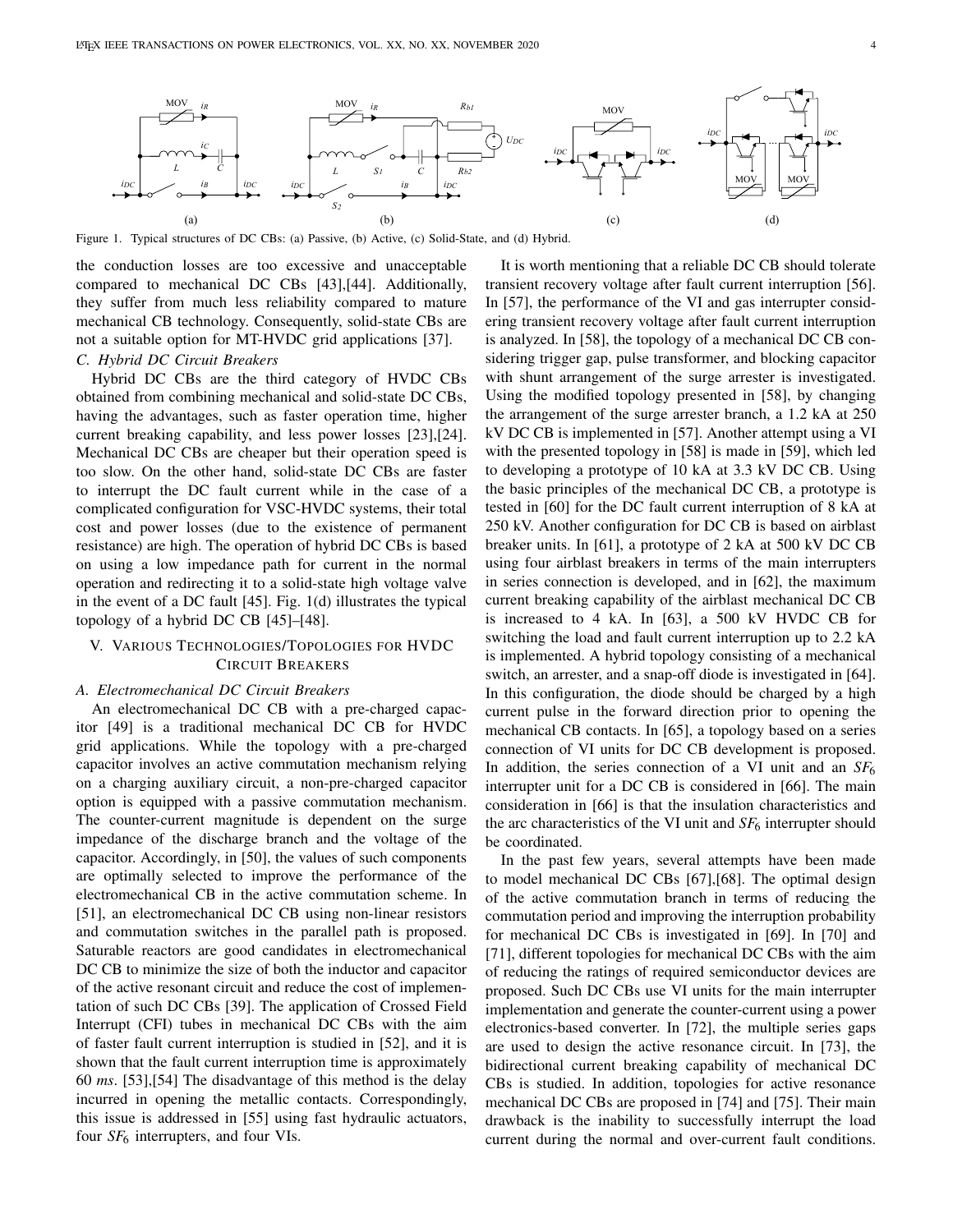The investigation on safe stroke as a breaking parameter of mechanical DC CBs is presented in [\[76\]](#page-12-48). In [\[77\]](#page-12-49), the transient current interruption characteristics of a mechanical DC CB are analyzed and evaluated by software simulation models. In [\[78\]](#page-12-50), an arc-induced DC CB consisting of mechanical contacts, induction needles, an induction ring, and a ground line, as a mechanical CB for DC grids is proposed. In [\[79\]](#page-12-51), two HVDC CBs for DC fault current interruption are proposed. In the proposed DC CBs, a current limiting inductor, a current control inductor, mechanical switches, and a multilevel converter with phase-shifted carrier modulation, are employed.

In all mentioned designs, the current interruption occurs in the mechanical switch responsible for carrying the current, and therefore, the switching arc plays a key role in its behavior, similar to conventional HVAC CBs. This imposes high demands on the fast recovery of the switching gap and causes considerable limitations in the maximum interruptible current of this type of HVDC CBs. Moreover, the relatively slow opening of the mechanical CBs leads to high spontaneous arc currents and most likely to a failure in current interruption, especially in grids with high RoR of fault current. This limits the applicability of mechanical HVDC CBs to load current interruption, e.g. metallic return transfer switches or fault current interruption (up to a few kA) in grids with high fault impedances.

#### *B. Solid-State DC Circuit Breakers*

The semiconductor switches are the main components in purely solid-state DC CB for the fault current interruption [\[44\]](#page-12-18),[\[80\]](#page-12-52). The basic configuration of a solid-state DC CB comprises a series connection of semiconductor switches in the main current branch. Such switches can be IGBTs [\[81\]](#page-12-53), Gate Turn-Off Thyristors (GTOs), or Integrated Gate Commutated Thyristors (IGCTs) [\[82\]](#page-12-54) and they must be opened when the trip signal is sent. If the semiconductor switches are open, the current flows into the surge arrester branch [\[44\]](#page-12-18). Due to the current interruption, the voltage across the solid-state DC CB increases to a level clamped by surge arresters. The transient recovery voltage of a solid-state DC CB, which is determined by the surge arrester over-voltage protection, can be used to specify the voltage rating of the main CB unit of solid-state DC CB [\[44\]](#page-12-18),[\[83\]](#page-12-55),[\[84\]](#page-13-0). The snubber circuit can be used to achieve equal static and dynamic divisions across the switches connected in series [\[81\]](#page-12-53)–[\[85\]](#page-13-1). Using active driving signal adjustment methods, the voltage unbalances due to the difference in the true values of the snubber circuit components can be minimized [\[86\]](#page-13-2). In [\[84\]](#page-13-0) and [\[87\]](#page-13-3), the proposed configurations of solid-state DC CBs are based on placing surge arrester branch in series and shunt connections with a diode stack and the load side of the main CB, respectively. In [\[88\]](#page-13-4), a topology for a solid-state DC CB aiming at removing the surge arresters by adopting two coupled inductors, a capacitor, and a diode, is proposed. The design consideration, protection method, and validation testing of a solid-state DC CB for DC shipboard power systems are presented in [\[89\]](#page-13-5).

In [\[90\]](#page-13-6), it is proposed to employ thyristors in the main CB of solid-state DC CB while the inability to turn off the thyristors using the gate signals is a major challenge. To resolve this issue and provide conditions for forced commutation of thyristors, it is suggested in [\[91\]](#page-13-7) to use fully rated components in the auxiliary circuits. This issue can be resolved using *Z*source inverters in the design consideration [\[92\]](#page-13-8). The typical configuration of a *Z*-source solid-state DC CB includes a thyristor, a crossed LC branch, resistors, and diodes [\[93\]](#page-13-9). During the normal condition, the thyristor is in conduction mode, and the current flows through the thyristor. In the event of the DC fault, the current rapidly increases, but the inductors prevent sudden changes in the current, and the fault current flows through capacitors, which are already charged up to the DC voltage level and discharging into the fault impedance. Hence, the thyristor current drops below its holding value, and it turns off. An auxiliary circuit detects the thyristor current dropping to zero and avoids sending any further gate pulses. The two *LC* circuits subsequently resonate causing the stored energy to dissipate in the fault impedance. This also causes a positive cathode to anode voltage across the thyristor for a small portion of time when the reverse recovery of the switch is achieved. The current and voltage capabilities of DC CBs can be increased by connecting the *Z*-source inverters in series or parallel. Compared to the typical solid-state DC CBs, *Z*source solid-state DC CBs have the following drawbacks:

- Conventional *Z*-source solid-state DC CBs are not capable of bidirectional fault current interruption.
- Load current interruption cannot be performed using *Z*source solid-state DC CBs.
- The *Z*-source solid-state DC CBs are not capable of receiving the trip signal for fault current interruption.
- If the *Z*-source solid-state DC CBs are connected in series, in case of the fault condition, the closet *Z*-source solid-state DC CB can be turned off.
- The proper operation of *Z*-source solid-state DC CBs is highly dependent on the RoR of the fault current.
- The allocation of the conventional *Z*-source solid-state DC CBs should be on both poles of the transmission line.

In [\[94\]](#page-13-10) and [\[95\]](#page-13-11), modified topologies of *Z*-source solid-state DC CBs are proposed, in which the size of the capacitor is inversely proportional to the magnitude of fault current and the size of the inductor. In [\[42\]](#page-12-16) and [\[96\]](#page-13-12), other alternative designs of *Z*-source solid-state DC CBs are investigated. The bidirectional power flow problem of *Z*-source solid-state DC CBs is studied in [\[41\]](#page-12-56). Considering the limitations of *Z*-source solid-state DC CBs, the majority of the proposed topologies are applicable to the medium and low voltage DC grids [\[97\]](#page-13-13). In [\[98\]](#page-13-14), analysis and experimental verification of bidirectional *Z*-source DC CBs are performed. The optimization and control of a *Z*-source DC CB with the aim of reducing the switching losses of the protection device are analyzed in [\[99\]](#page-13-15). A bidirectional series *Z*-source CB to disconnect the DC faults autonomously is proposed in [\[100\]](#page-13-16). A combination of a thyristor and IGBT as an active *Z*-source DC CB is proposed in [\[101\]](#page-13-17).

As mentioned earlier, high power losses are considered to be a dominant issue in solid-state DC CBs while such CBs are used as neutral bus switches for HVDC grid applications. The neutral bus switches are essential in clearing DC faults in point-to-point VSC-HVDC systems. Using solid-state DC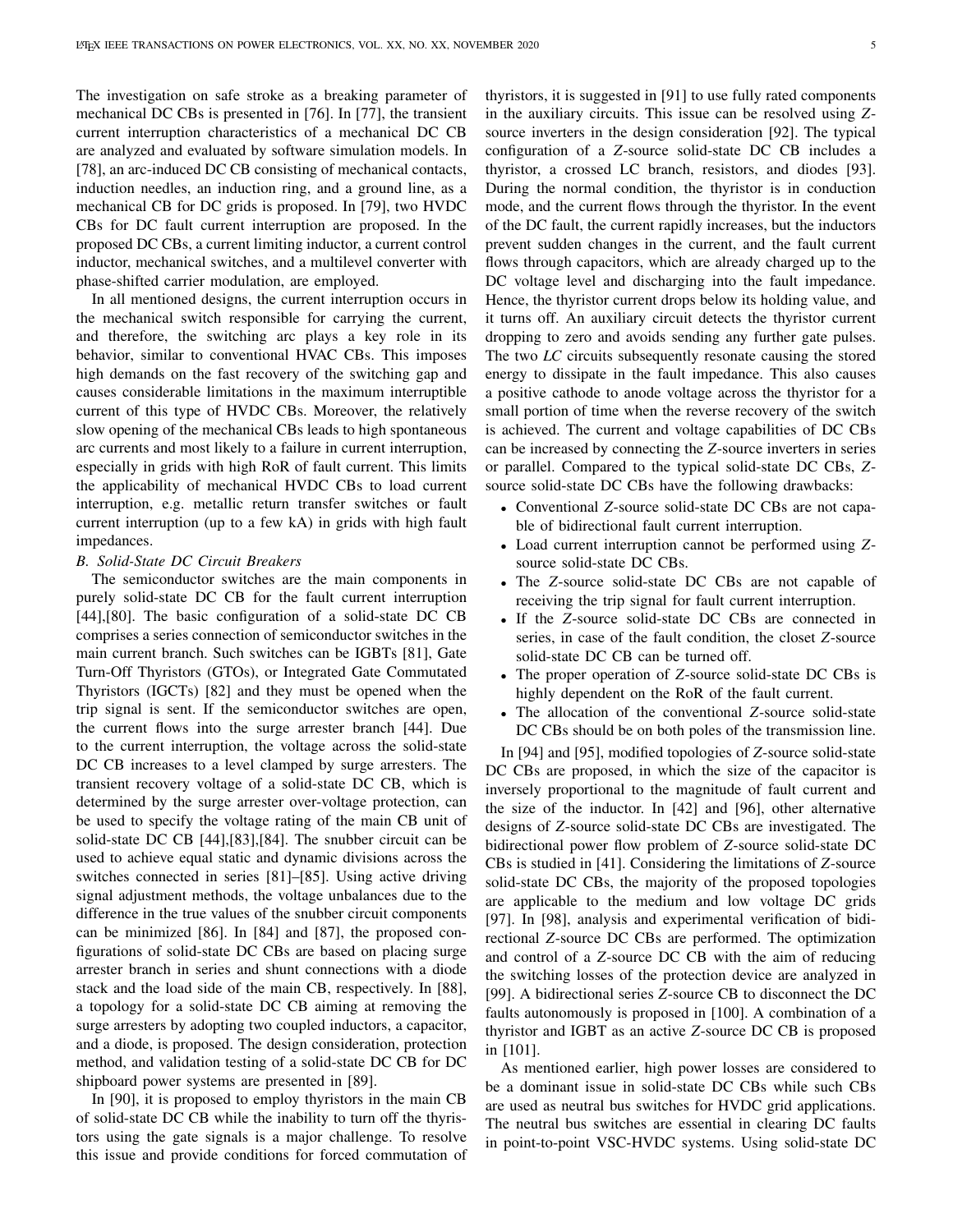CBs as neutral bus switches can enhance the fault current interruption capability of neutral bus switches. As a result, DC faults can be isolated before the operation of AC CBs [\[102\]](#page-13-18). To reduce the switching losses in solid-state DC CBs, wide band gap power devices are investigated [\[103\]](#page-13-19),[\[104\]](#page-13-20). Compared to the conventional solid-state DC CBs, wide band gap power devices can be implemented with higher blocking voltage levels and reduced power losses. In [\[105\]](#page-13-21), a 22 kV Silicon Carbide Emitter Turn-Off (ETO) thyristor as a single switching device is presented. A typical configuration of a wide band gap-based solid-state DC CB is presented in [\[106\]](#page-13-22). In addition, the external power requirements of wide band gap-based solid-state DC CBs are studied in [\[107\]](#page-13-23). A Silicon Carbide Junction Gate Field-Effect Transistor (JFET)-based solid-state DC CB with a digitally controlled current-time profile is proposed in [\[108\]](#page-13-24). The proposed self-powered DC CB can be used for over-current protection, as well as ultrafast short circuit protection.

DC/DC converters are capable of limiting and interrupting the DC fault current and hence, they can be used as DC CBs [\[43\]](#page-12-17). In [\[109\]](#page-13-25), a thyristor-based bidirectional DC/DC converter for HVDC systems is proposed, in which the converter regulates the power flow and isolates the faulty section of DC grids without impacting the rest of grids. As thyristors are used in this topology, the power losses are low, and bidirectional power flow can be achieved. In [\[110\]](#page-13-26) and [\[111\]](#page-13-27), the dual active bridge DC/DC converter and bidirectional DC/DC converter as DC CBs are proposed. In [\[112\]](#page-13-28), a double switch topology of a DC/DC converter along with some modifications is presented. In [\[113\]](#page-13-29), a bidirectional LLC DC/DC converter as a DC CB is investigated. The proposed converter is designed to minimize the physical footprint and maximize operational efficiency. However, in this topology, a special transformer with certain insulation requirements is needed. A topology for high-power DC hub implementation enabling connection of multiple HVDC links is presented in [\[114\]](#page-13-30), in which fault isolation from each port is achieved.

In [\[115\]](#page-13-31), the configuration of solid-state DC CB based on coupled inductors is proposed. During the normal condition, the fast disconnector is closed, and both the load commutation switch, including a few series-connected IGBTs, and the main breaker (auxiliary current branch), consisting of hundreds of high voltage IGBTs, are turned on. As the impedance of the auxiliary current branch is much higher than the main current branch, consisting of the fast mechanical disconnector and load commutation switch, the majority of the current flows through the main current branch resulting in very low conduction losses compared to a pure semiconductor-based breaker. In the event of a DC fault, the current within both branches increases rapidly. Once the DC fault is detected within microseconds, the load commutation switch is switched off, while the main breaker remains closed. Subsequently, the fast mechanical disconnector opens at zero current without arcing within a few milliseconds. Once the fast mechanical disconnector is completely opened, the main branch breaker is tripped to successfully interrupt the DC fault. Finally, the current rate limiting inductor energy associated with interrupted fault current is dissipated in the surge arrester bank and the fault is cleared within 2–5 *ms*. While a bidirectional CB provides comprehensive protection for internal and external faults, a unidirectional one incurring less total cost and losses is recognized as the best choice in meshed DC grids. In this way, the backup protection against reverse fault currents associated with external faults is achieved using an HVDC CB located at the remote side of DC cables. The main issue in the configuration proposed in [\[115\]](#page-13-31) is its inability to provide bidirectional power flow. In [\[116\]](#page-13-32), the existing inductors in *Z*source converters are employed as coupled inductors, which leads to reducing the size of inductance used in solid-state DC CB by almost 30%.

#### *C. Hybrid DC Circuit Breakers*

Hybrid DC CBs, as the latest technology, benefit from low power losses and fast operation speed. They have a current branch with low power losses (recognized as the main branch), a semiconductor-based CB (recognized as the auxiliary branch), and an energy absorption branch to limit voltage spikes at CB tripping instant [\[1\]](#page-11-0). The main difference between mechanical DC CB and hybrid DC CBs topologies is that in mechanical DC CBs, the current interruption is performed inside the mechanical interruption unit. The parallel branch cannot interrupt the current while generates a counter-current opposite to the DC fault current [\[1\]](#page-11-0). The main characteristic of hybrid DC CB topologies is the fault current interruption in an auxiliary branch, which is connected to the main conduction path in parallel.

In [\[45\]](#page-12-19)–[\[47\]](#page-12-57), the basic configuration of a hybrid DC CB for DC applications is studied. In [\[117\]](#page-13-33), the applicability of the basic configuration of the hybrid DC CB for DC applications at medium voltage level is studied. In [\[118\]](#page-13-34), the basic configuration of a hybrid DC CB using VI and Silicon Carbide-based semiconductor switching devices is investigated. In [\[119\]](#page-13-35), a prototype implementation of the hybrid DC CB for interrupting 10 kA fault current at 1 kV is reported. The main issue in the basic topology of a hybrid DC CB is the risk of commutation failure at higher voltage levels. High voltage applications require hundreds of IGCTs and IGBTs in series connection to withstand the transient recovery voltage. Then, the voltage drop across the semiconductor-based CB increases, and this may lead to arcing. In the case of a lower level of arc voltage than the voltage drop across the semiconductor-based CB, it is not possible to redirect the current into the semiconductorbased CB (auxiliary branch), and this can cause a commutation failure. The performance analysis and experimental validations for IGCT, IGBT, Injection-Enhanced Gate Transistor (IEGT), and Bimode Insulated Gate Transistor (BIGT) in hybrid DC CBs are presented in [\[120\]](#page-13-36),[\[121\]](#page-13-37). A coupled inductor-based hybrid DC CB with zero current switching is proposed in [\[122\]](#page-13-38). The proposed topology is capable of interrupting the DC fault current, as well as mitigating the requirement of MOV for network demagnetization.

An improved hybrid DC CB, known as proactive hybrid DC CB, with its detailed description are reported in [\[21\]](#page-11-18). In this configuration, the main current branch consists of a fast mechanical disconnector in a series connection to a load commutation switch. During the normal condition, the fast disconnector is closed, and both the load commutation switch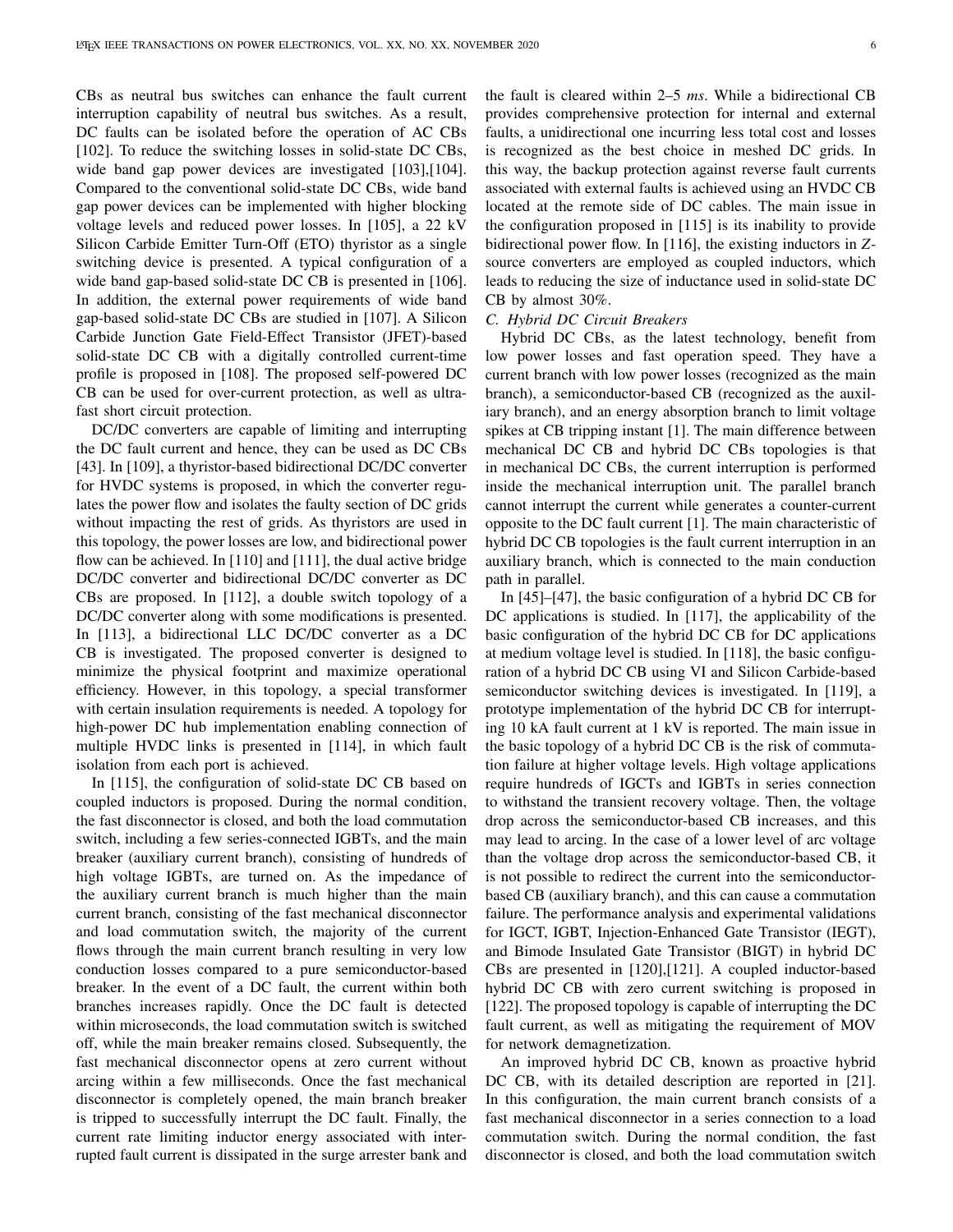and the main breaker (auxiliary branch, which consists of IGBTs or IGCTs switches) are turned on. As the impedance of the auxiliary branch is higher than the main current branch, the majority of the current flows through the main current branch. In the case of a DC fault, the current in both branches increases rapidly. Once the DC fault is detected, the load commutation switch turns off, and the main breaker should be closed. By opening the load commutation switch, the voltage across it increases rapidly, and the fast mechanical disconnector opens at zero current without arcing. Once the fast mechanical disconnector is completely opened, the auxiliary branch should be opened to successfully interrupt the DC fault. After that, the current flows through the surge arrester branch and can be diminished. The operation time of a fast mechanical disconnector can as much as 2 *ms* [\[7\]](#page-11-3),[\[21\]](#page-11-18)–[\[23\]](#page-11-19),[\[48\]](#page-12-20),[\[83\]](#page-12-55). The proposed proactive hybrid DC CB, which does not include a fast mechanical disconnector, is capable of interrupting 9 kA fault current at 80 kV. In [\[48\]](#page-12-20), the proactive hybrid DC CB, including a fast mechanical disconnector is implemented. It is indicated that for 1 kA commutation current at 300 kV, the peak voltage across load commutation switch does not exceed 3.5 kV. Therefore, a few semiconductor switches connected in series should be used in the load commutation switch development, which is of great advantage for DC CB improved efficiency [\[16\]](#page-11-12). Another hybrid DC CB using VI and Silicon Carbide-based semiconductor switching devices is proposed in [\[123\]](#page-13-39).

Several research studies are conducted to analyze the different aspects of utilizing proactive hybrid DC CB, such as current commutation process in proactive hybrid DC CB [\[16\]](#page-11-12),[\[123\]](#page-13-39), the integration of proactive hybrid DC CBs to MT-HVDC systems [\[124\]](#page-13-40)–[\[127\]](#page-13-41), and detailed modeling of proactive hybrid DC CB [\[128\]](#page-13-42)–[\[131\]](#page-13-43). In [\[132\]](#page-13-44), a self-powered IGBT gate driver circuit design for hybrid DC CB applications is investigated. Different load current commutation schemes using thyristor, inductor, pre-charged capacitor, and diode, are proposed in [\[133\]](#page-13-45) while their main drawbacks are the longer breaking time and the complexity of the control process in the case of bidirectional power flow. A topology of hybrid DC CB similar to the proactive hybrid DC CB is proposed in [\[134\]](#page-13-46), in which the main difference is in the CB that uses thyristors, capacitors, and surge arresters. A prototype of this topology is developed to interrupt the 7.5 kA fault current at 120 kV. In [\[135\]](#page-13-47), another topology of a hybrid DC CB is presented, and based on the reported simulation results, at 500 kV, the proposed DC CB shows a maximum of 800 kV transient recovery voltage.

In [\[136\]](#page-13-48), an alternative configuration of a hybrid DC CB utilizing full-bridge sub-modules in the load commutation switch and mechanical CB is investigated. The experimental results illustrate successful fault current interruption of 15 kA within 3 *ms*, and the transient recovery voltage across the proposed DC CB is 75 kV. The main drawback of the proposed topology in [\[136\]](#page-13-48) is the higher development cost as a result of using full-bridge submodules in the main branch. In [\[137\]](#page-13-49), a thyristor-based hybrid DC CB for fault current interruption is presented. Another topology of current commutation circuit for hybrid DC CB is presented in [\[138\]](#page-13-50),[\[139\]](#page-13-51) and implemented

for current commutation of 3.4 kA at 44 kV within 130 µ*s* The topology of an H-bridge-based hybrid DC CB is presented in [\[140\]](#page-14-0). Compared to the proactive hybrid DC CB, the proposed topology in [\[140\]](#page-14-0) uses fewer number of semiconductor switches in the CB but it needs two extra fast mechanical disconnector units, which leads to an increase in the implementation cost. The other attempt to reduce the number of gate-controlled semiconductor switching devices in the CB is made in [\[141\]](#page-14-1) by proposing a topology based on Silicon Carbide-based semiconductor switches. In [\[142\]](#page-14-2), two topologies of bridge-type integrated hybrid DC CBs with the aim of reducing the number of semiconductor switches are proposed. In [\[143\]](#page-14-3), the traditional half-bridge MMC is modified to be used as an auxiliary DC CB for HVDC grid applications.

In [\[24\]](#page-11-20), the configuration of a hybrid DC CB aiming at reducing the cost of implementation considering less interruption time, as well as less power losses, is investigated. This topology consists of an active short circuit breaker, mechanical CB, fast mechanical disconnector, and accessory discharging switch. In [\[144\]](#page-14-4), a topology based on a thyristor-controlled resistor in series connection with the current limiting inductor of a hybrid DC CB is proposed. This topology is capable of minimizing the amount of absorbed energy in the surge arresters and can be used in VSC-HVDC systems. In [\[145\]](#page-14-5), the conceptual topology of a bidirectional hybrid DC CB for the quench protection circuit is presented. A systematic study on modeling and control of hybrid DC CB based on fast thyristors is provided in [\[146\]](#page-14-6). The parameters of the proposed DC CB are determined for a 120 kV, 1.5 kA test CB with an interrupting DC fault current of 10 kA.

# *D. Other Types of DC Circuit Breakers*

A current limiting DC CB is capable of limiting fault current or its RoR. The fault current limiting at different voltage levels can be performed using a driver circuit for semiconductor switches for a limited time interval [\[147\]](#page-14-7). The fault current limiter can be used in DC CBs for HVDC grid applications, as well. For such applications, a fault current limiter consists of inductive, resistive, or superconducting components to limit the fault current or its RoR [\[148\]](#page-14-8)–[\[154\]](#page-14-9). There are two types of superconducting fault current limiters, called quench and non-quench types [\[155\]](#page-14-10).

Several research studies are carried out to analyze the characteristics of DC current limiting of various superconducting fault current limiters. These include DC dual reactor type based on switching mode of high-temperature superconducting components [\[155\]](#page-14-10), DC type superconducting fault current limiter consisting of superconducting transformer [\[156\]](#page-14-11), and DC resistive type superconducting fault current limiter [\[157\]](#page-14-12). In addition, the applications of superconducting fault current limiters in DC grids, such as DC grids equipped with slow mechanical CBs [\[158\]](#page-14-13), point-to-point VSC-HVDC systems [\[159\]](#page-14-14), and MT-HVDC systems [\[160\]](#page-14-15), are investigated. In [\[161\]](#page-14-16), modeling and analysis of superconducting fault current limiters for HVDC systems are presented. In [\[162\]](#page-14-17), the Yttrium Barium Copper Oxygen-coated conductor tape as a resistive type of superconducting fault current limiter is determined as a good candidate for HVDC grid applications. In [\[163\]](#page-14-18),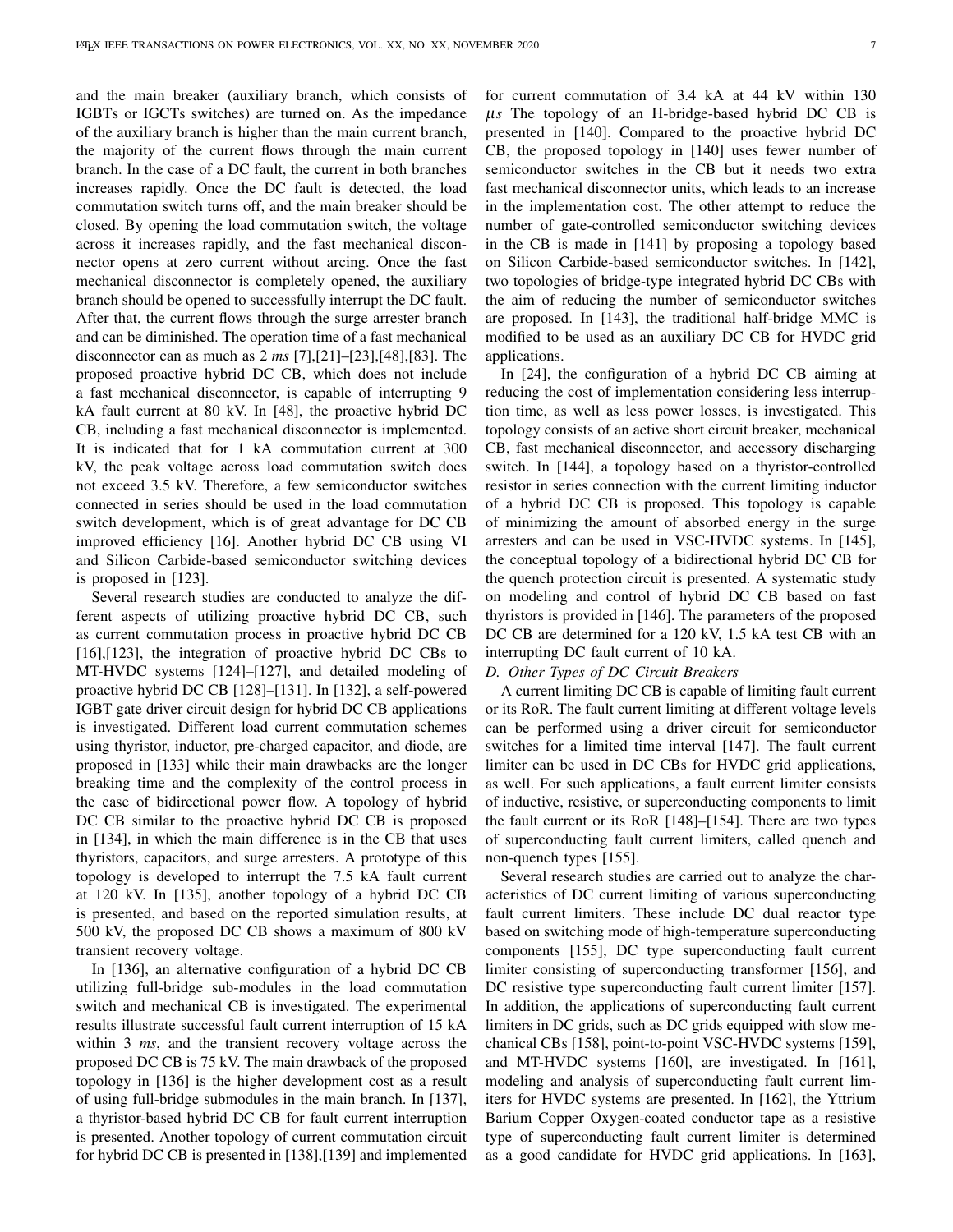a study on the parameter matching between active saturated Iron-core superconducting fault current limiter and DC CBs is conducted. In addition, the characteristics of DC CB using transformer-type superconducting fault current limiter for DC fault current interruption are analyzed in [\[164\]](#page-14-19). An artificial current zero crossing DC CB based on superconducting fault current limiter without the need for an external charging device is pretended in [\[165\]](#page-14-20). Due to the fact that conventional thyristor-based DC fault current limiters are not capable of interrupting a permanent fault, in [\[166\]](#page-14-21), the integration of DC CB and the fault current limiter based on zero-voltage resonant switching technique is investigated.

The combination of superconducting fault current limiters and various topologies of DC CBs is suggested in [\[167\]](#page-14-22). It is reported in [\[168\]](#page-14-23) and [\[169\]](#page-14-24) that the combination of the resistive type of superconducting fault current limiter in a series connection with a mechanical CB can reduce the fault current interruption requirements of VI. In [\[170\]](#page-14-25), the superconducting fault current limiter-based mechanical CBs are used in the selective protection of MT-HVDC systems. The combination of superconducting fault current limiters and hybrid DC CBs can reduce the overall required current interruption capability. In this case, a proactive hybrid DC CB with a superconducting fault current limiter in the main branch is proposed in [\[171\]](#page-14-26) and the feasibility analysis of this configuration is performed in [\[172\]](#page-14-27). Also, the impact of superconducting fault current limiter on fault current interruption in MT-HVDC systems using continuous wavelet transform protection scheme and the proactive hybrid DC CB is investigated in [\[173\]](#page-14-28). It is shown that superconducting fault current limiter significantly reduces the DC fault current interruption requirements of hybrid DC CBs. In [\[174\]](#page-14-29), a module for reciprocating the topology of HVDC CB, in which the connections of branches can toggle between series and parallel modes, for limiting the RoR and interrupting the DC fault current is presented. In [\[175\]](#page-14-30), the design and experimental validations of a superconducting hybrid DC CB consisting of a Magnesium Diboride coil, a VI unit, and an IGBT module are provided. In [\[176\]](#page-14-31), a passive resonance DC CB considering Carbon Dioxide/Oxygen mixed gas with superconducting fault current limiter is proposed.

# <span id="page-9-0"></span>VI. COMPARISON OF VARIOUS TECHNOLOGIES FOR HVDC CIRCUIT BREAKERS

According to the research studies in the literature and considering the mentioned design criteria in Section [III,](#page-3-1) as well as voltage and current ratings and total cost, the comparison among different technologies for DC CBs based on their characteristics, is summarized as follows:

• Mechanical DC CBs, including passive and active ones, are capable of interrupting DC fault current within 60 *ms*. For such DC CBs, the required commutation time for contact separation is 20 *ms*. In addition, the required energy absorption time for passive and active DC CBs are 30 *ms* and 2 *ms*, respectively. The maximum rated voltage of mechanical DC CBs is 550 kV and they can be employed as metallic return transfer breakers. The maximum current breaking capability of such DC CBs is up to 4 kA (if active DC CBs are used, this value may increase to 8 kA). The expected power losses of mechanical DC CBs compared to VSC-HVDC systems are  $\leq 0.001\%$  (only because of metal contacts existence).

- Solid-state DC CBs interrupt DC fault current in 1-2 *ms* in total. The required commutation time for solid-state DC CBs is 0.1 *ms*. Furthermore, the required energy absorption time for such CBs is approximately 1 *ms*. So far, solid-state DC CBs are not applied to conventional HVDC systems. However, the prototype solid-state DC CBs have the maximum rated voltage and the maximum current breaking capability of 800 kV and ∼6–12 kA, respectively. As the semiconductor switches are connected in series, the expected power losses of solid-state DC CBs compared to VSC-HVDC systems are considerably higher, i.e.,  $\leq 30\%$ .
- Hybrid DC CBs can interrupt DC fault current within 2 *ms*. The required commutation time for contact separation and fast mechanical disconnector in hybrid DC CBs are 0.2 *ms* and 1 *ms*, respectively [\[1\]](#page-11-0). Moreover, the required energy absorption time for such CBs is in the range of 1 *ms*. Successful results achieved by testing hybrid DC CBs at downscaled voltage-ratings. The maximum rated voltage of such DC CBs is 320 kV and their maximum current breaking capability is estimated between 9 and 20 kA. There are only a few IGBTs in series connection in the main branch and as a result, the expected power losses of hybrid DC CBs compared to VSC-HVDC systems are  $\leq$ 1%.

#### <span id="page-9-1"></span>VII. AVAILABLE HVDC CIRCUIT BREAKERS IN SERVICE

The number of HVDC CBs in service is indeed limited. Therefore, the well-known and successful applications are discussed in this section.

A prototype active current injection DC CBs have been used in  $\pm 160$  kV Nan'ao three-terminal flexible DC project in China [\[177\]](#page-14-32)–[\[179\]](#page-14-33). In addition, prototype 5 kA DC commutation CBs have shown an acceptable performance in the west-to-east UHV DC power transmission project from Xiluodu (Southwest China) to Zhejiang (East China) [\[180\]](#page-14-34). The prototype hybrid DC CBs have been installed for the protection requirements of Zhoushan  $\pm 200$  kV five-terminal HVDC systems in China [\[181\]](#page-14-35). Sixteen prototype DC CBs have been used in the  $\pm 500$  kV Zhangbei four-terminal HVDC systems in China [\[182\]](#page-14-36).

Different types of DC CBs for various applications in HVDC systems are under development. In order to provide a relative comparison, HVDC CBs designed and implemented by ABB [\[21\]](#page-11-18),[\[48\]](#page-12-20), Alstom Grid [\[134\]](#page-13-46), and Siemens [\[183\]](#page-14-37),[\[184\]](#page-14-38) are discussed in this paper. Figs. [2](#page-10-1) and [3](#page-10-2) show the structure of ABB and Alstom Grid HVDC CBs, respectively. The DC current breaking method used in both DC CBs is the current commutation scheme. The main branch in both DC CBs consists of one fast mechanical disconnector in series connection with at least two anti-series connected IGBTs. The main components in the auxiliary branch of the ABB HVDC CB are IGBTs while thyristor stacks in series connection with a capacitor are used in the Alstom Grid HVDC CB. For energy dissipation, the third branch of the mentioned DC CBs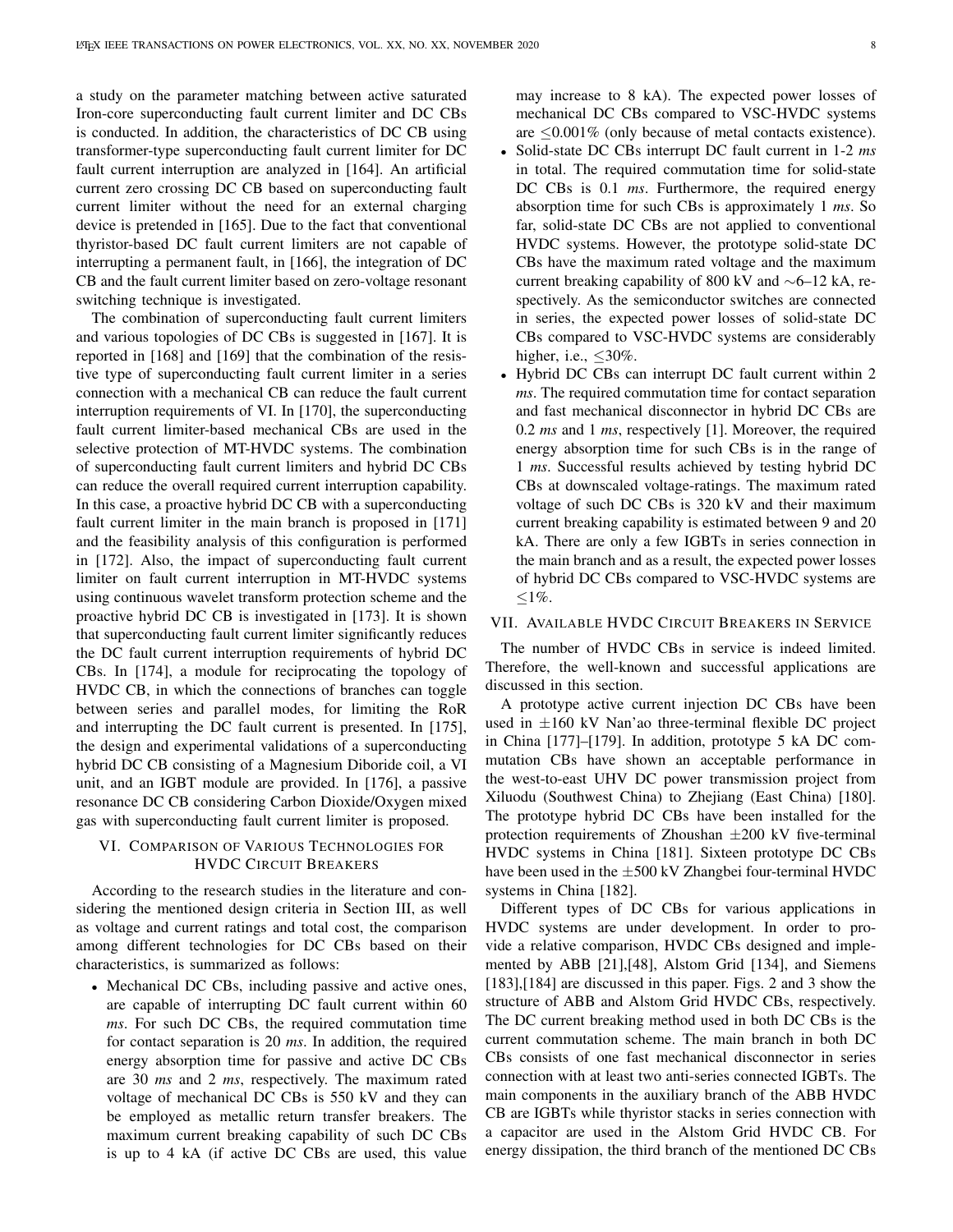<span id="page-10-1"></span>

<span id="page-10-2"></span>Figure 2. The structure of the ABB HVDC CB.



Figure 3. The structure of the Alstom Grid HVDC CB.

consists of MOVs with a proper voltage rating. Depending on the number of components used in the main and auxiliary branches, the cost of implementation increases. As the voltage increases, the ABB HVDC CB requires more IGBTs while the Alstom Grid HVDC CB needs more thyristor stacks, as well as a capacitor with large capacity.

The main characteristic of the ABB HVDC CB is its capability of fast switching because of the IGBT switches. However, in the case of DC faults, IGBTs cannot withstand the high peak current. On the contrary, the Alstom Grid HVDC CB uses thyristors that can tolerate a high fault current, but turning thyristors off is a major challenge. In addition, to automatically turn off the Alstom Grid HVDC CB, a series capacitor is needed that can help to reduce the DC fault current to zero. The switching losses and fault current interruption time of the ABB HVDC CB are higher than the Alstom Grid one. The ABB HVDC CB is suitable for HVDC systems with fast DC fault current interruption capability and the Alstom Grid HVDC CB is useful for protecting HVDC systems if a longer time delay is required.

As shown in Fig. [4,](#page-10-3) the structure of the Siemens HVDC CB is similar to the ABB one but instead of power electronics switching devices in the auxiliary branch, an uncharged capacitor is used. In this structure, damping resistors and MOVs are also employed. A controller is considered to open the mechanical switch once the auxiliary electronics-based DC switch opens. Alternatively, the auxiliary electronics-based DC switch can be opened immediately subsequent to opening the mechanical switch.



<span id="page-10-0"></span>Figure 4. The structure of the Siemens HVDC CB.

<span id="page-10-3"></span>VIII. RECOMMENDATIONS FOR FUTURE RESEARCH

As mentioned earlier, the main barrier against the development of HVDC systems is to find the techno-economic justifications to build such systems and the supplementary cost for HVDC CBs required in such modern power systems. It is worth-mentioning that HVDC CBs are still immature, and they need to be substantially improved before industry-wide acceptance. An evaluation of the previous sections reveals the following concerns:

- *Scalability*: Most of the case studies are small-scale testbeds and prototypes and are subject to specific laboratory conditions with limited capabilities. The wider ranging test experience from real-world applications is limited.
- *Robustness Assessment*: Robustness is a quantifiable concept. Nevertheless, in many research studies, the robustness of the proposed DC CBs is not clearly determined. Obviously, there is not a perfect universal DC CB that would fit all needs in HVDC systems. Hence, the limitations of the proposed DC CBs should be discussed along with the conditions to which the DC CBs are proved to be robust.
- *Evaluation Approach*: Laboratory-based DC CBs are commonly proposed as case studies to evaluate their effectiveness. Real-world existing grids are not as simple as limited laboratory-based systems and they may exhibit features that may have been over-looked. As an example, in many research studies, back-to-back and/or simultaneous DC faults in different parts of DC grids are not considered which may be possible conditions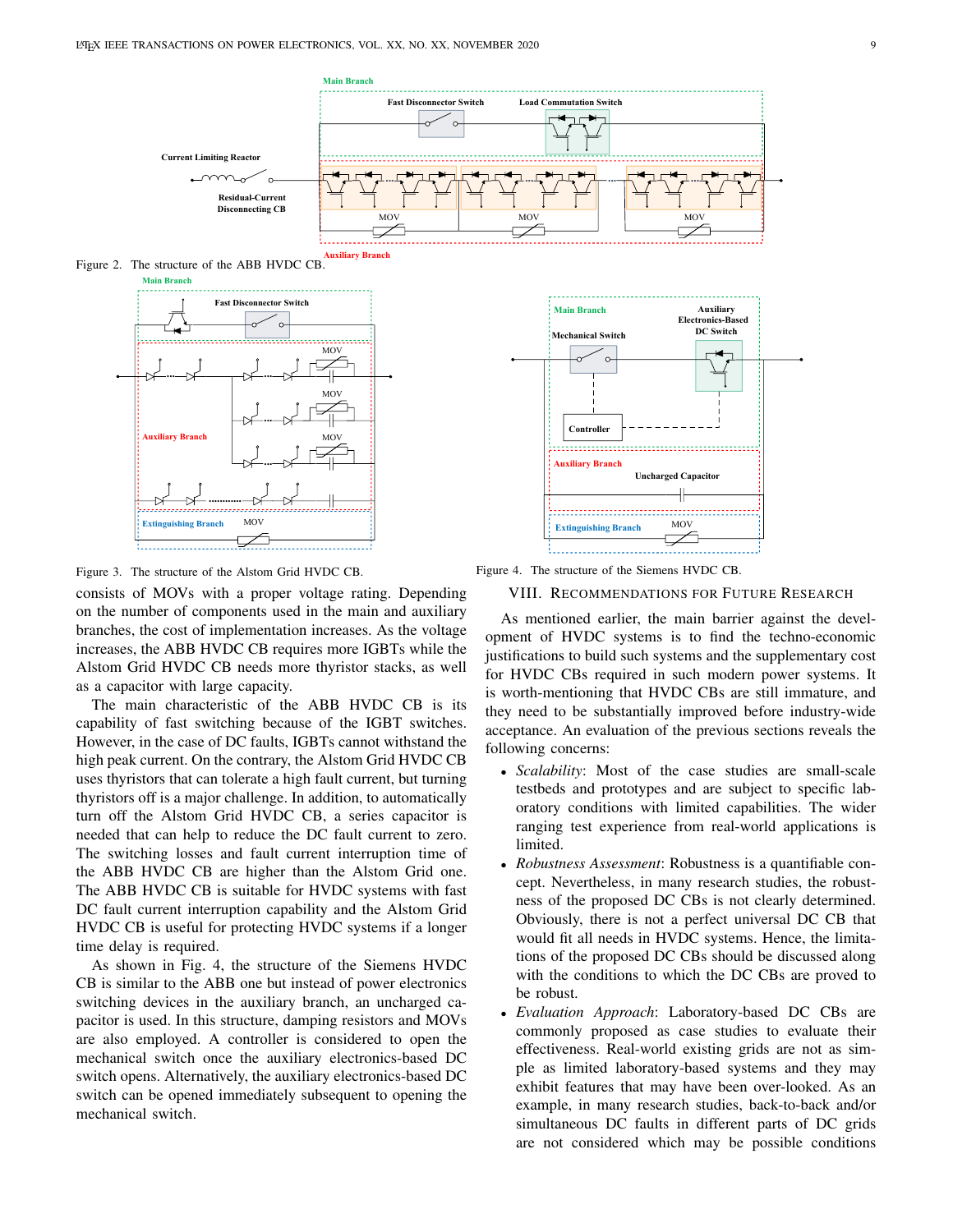in real-world power systems, such as DC fault current propagation.

Considering the research studies reported in the literature, future developments of HVDC CBs should be focused on the following items during the design and operation phases:

- 1) *Design Phase*
	- Modifications and improvements in HVDC CBs topologies, such as the type of components employed inside CBs, are highly required.
	- The existing HVDC CBs configurations should be optimized, in terms of the minimum size of fundamental components, i.e., power switches, inductors, capacitors, MOVs, etc. while minimizing the cost of implementation and interruption time.
	- Improvements in the performance of fast mechanical disconnector considering low switching losses, fast operation, and high transient recovery voltage should be performed.
	- Using high-performance semiconductor switches, such as wide band gap power devices, with low power losses should be well-studied.
	- DC arc extinction modeling in order to properly understand the current interruption phenomenon and its effect on DC CB applications should be thoroughly investigated.
	- Minimizing and interrupting the switching arcs considering their characteristics under various conditions for different CBs should be fully investigated.
	- Modifications and improvements in fault current limiters and coordination with DC CBs are needed to be performed.
	- Transient fault removal detection and HVDC CBs coordination to reconnect should be investigated.
	- Simultaneous optimization schemes considering HVDC CBs and protection systems should be analyzed in-depth.
- 2) *Operation Phase*

There is a lack of HVDC CBs standards, including thresholds for acceptable power losses and operation speed. To establish a baseline for comparison purposes, a benchmark system for testing future HVDC CBs is vital. The testing of future HVDC CBs should follow the following steps:

- Proof-of-concept simulation studies using software models.
- Validation studies based on real-time digital simulators and Transient Network Analyzer (TNA) models.
- Prototype studies in the laboratory-based models utilizing Hardware-in-the-Loop (HIL) equipment connected to real-time digital simulators.
- Actual testing in real-world applications.

#### IX. CONCLUSIONS

<span id="page-11-15"></span>This paper presents an exhaustive overview of High Voltage Direct Current (HVDC) Circuit Breaker (CB) considering different technologies/topologies presented in literature so far. For all HVDC CBs technologies/topologies, the main

characteristic(s) and possible applications are comparatively discussed. Moreover, several research gaps are identified regarding case studies and evaluation approaches. Finally, new research lines are recommended to improve the performance of existing HVDC CBs for different applications.

#### **REFERENCES**

- <span id="page-11-0"></span>[1] F. Mohammadi, *et al.*, "A New Topology of a Fast Proactive Hybrid DC Circuit Breaker for MT-HVDC Grids," *Sustainability*, Vol.11(16), Aug. 2019.
- [2] F. Mohammadi, *et al.*, "An Improved Mixed AC/DC Power Flow Algorithm in Hybrid AC/DC Grids with MT-HVDC Systems," *Appl. Sci.*, Vol.10(1), Jan. 2020.
- <span id="page-11-1"></span>[3] F. Mohammadi, *et al.*, "An Improved Droop-Based Control Strategy for MT-HVDC Systems," *Electronics*, Vol. 9(1), Jan. 2020.
- <span id="page-11-2"></span>[4] P. Bucher, *et al.*, "Real-Time Simulation with An Industrial DCCB Controller in A HVDC Grid," *Electr. Power Syst. Res.*, Vol. 189, Dec. 2020.
- [5] M. K. Bucher, *et al.*, "Analytic Approximation of Fault Current Contributions From Capacitive Components in HVDC Cable Networks," *IEEE Trans. Power Deliv.*, Vol. 30(1), Feb. 2015.
- [6] A. Shukla, *et al.*, "A Survey on Hybrid Circuit-Breaker Topologies," *IEEE Trans. Power Deliv.*, Vol. 30(2), Apr. 2015.
- <span id="page-11-3"></span>[7] A. Hassanpoor, *et al.*, "Technical Assessment of Load Commutation Switch in Hybrid HVDC Breaker," *IEEE Trans. Power Electron.*, Vol. 30(10), Oct. 2015.
- <span id="page-11-4"></span>[8] A. Mokhberdoran, et al., "Multiport Hybrid HVDC Circuit Breaker," *IEEE Trans. Ind. Electron.*, Vol. 65(1), Jan. 2018.
- <span id="page-11-5"></span>[9] M. Amin, *et al.* "Stability Analysis of Interconnected AC Power Systems with Multi-Terminal DC Grids Based on the Cigré DC Grid Test System," *3 rd Renew. Power Gen.*, Sep. 2014.
- <span id="page-11-6"></span>[10] S. Zhang, *et al.* "Impact of DC Fault in Multi-Terminal DC Grid on Connected AC System Stability," *2017 IEEE Energy Conv. Cong. Expo.*, Oct. 2017.
- <span id="page-11-7"></span>[11] N. A. Belda, *et al.*, "Test Circuits for HVDC Circuit Breakers," *IEEE Trans. Power Deliv.*, Vol. 32(1), Feb. 2017.
- <span id="page-11-8"></span>[12] E. Kontos, *et al.*, "Impact of HVDC Transmission System Topology on Multiterminal DC Network Faults," *IEEE Trans. Power Deliv.*, Vol. 30(2), Apr. 2015.
- <span id="page-11-9"></span>[13] J. Sneath, *et al.*, "Fault Detection and Interruption in An Earthed HVDC Grid Using ROCOV and Hybrid DC Breakers," *IEEE Trans. Power Deliv.*, Vol. 31(3), Jun. 2016.
- <span id="page-11-10"></span>[14] N. Ahmed, *et al.*, "Efficient Modeling of An MMC-Based Multiterminal DC System Employing Hybrid HVDC Breakers," *IEEE Trans. Power Deliv.*, Vol. 30(4), Aug. 2015.
- <span id="page-11-11"></span>[15] D. Jovcic, et al., "Offshore DC Grids as An Interconnection of Radial Systems: Protection and Control Aspects," *IEEE Trans. Smart Grid*, Vol. 6(2), Mar. 2015.
- <span id="page-11-12"></span>[16] O. Cwikowski, *et al.*, "Analysis and Simulation of the Proactive Hybrid Circuit Breaker," *IEEE 11th Intl. Conf. Power Electron. Drive Syst.*, Jun. 2015.
- <span id="page-11-13"></span>[17] Y .Wang, *et al.*, "Future HVDC-Grids Employing Modular Multilevel Converters and Hybrid DC-Breakers," *15th Eur. Conf. Power Electron. App.*, Sep. 2013.
- <span id="page-11-14"></span>[18] Y. Wang, *et al.*, "A Fast Switching, Scalable DC-Breaker for Meshed HVDC-SuperGrids," *Intl. Exhib. Conf. for Power Electron., Intell. Motion, Renew. Energy and Energy Mngmt.*, May 2014.
- <span id="page-11-16"></span>[19] F. Mohammadi, *et al.*, "A Fast Fault Detection and Identification Approach in Power Distribution Systems," *IEEE 5th Intl. Conf. Power Gen. Syst. Renew. Energy Tech.*, Aug. 2019.
- <span id="page-11-17"></span>[20] F. Mohammadi, et al., "Stability Analysis of Electric Power System," *4 th National Conf. Tech. in Elec. Comp. Eng.*, Dec. 2018.
- <span id="page-11-18"></span>[21] J. Häfner, et al., "Proactive Hybrid HVDC Breakers-A Key Innovation for Reliable HVDC Grids," *CIGRE Intl. Symp.: Electric Power System ´ of the Future—Integrating Supergrids and Microgrids*, Sep. 2011.
- <span id="page-11-21"></span>[22] A. Mokhberdoran, *et al.*, "A New Topology of Fast Solid-State HVDC Circuit Breaker for Offshore Wind Integration Applications," *17th Eur. Conf. Power Electron. App.*, Sep. 2015.
- <span id="page-11-19"></span>[23] W. Lin, et al., "Modelling of High-Power Hybrid DC Circuit Breaker for Grid-Level Studies," *IET Power Electron.*, Vol. 9(2), Feb. 2016.
- <span id="page-11-20"></span>[24] G. Liu, et al., "Assembly HVDC Breaker for HVDC Grids with Modular Multilevel Converters," *IEEE Trans. Power Electron.*, Vol. 32(2), Feb. 2017.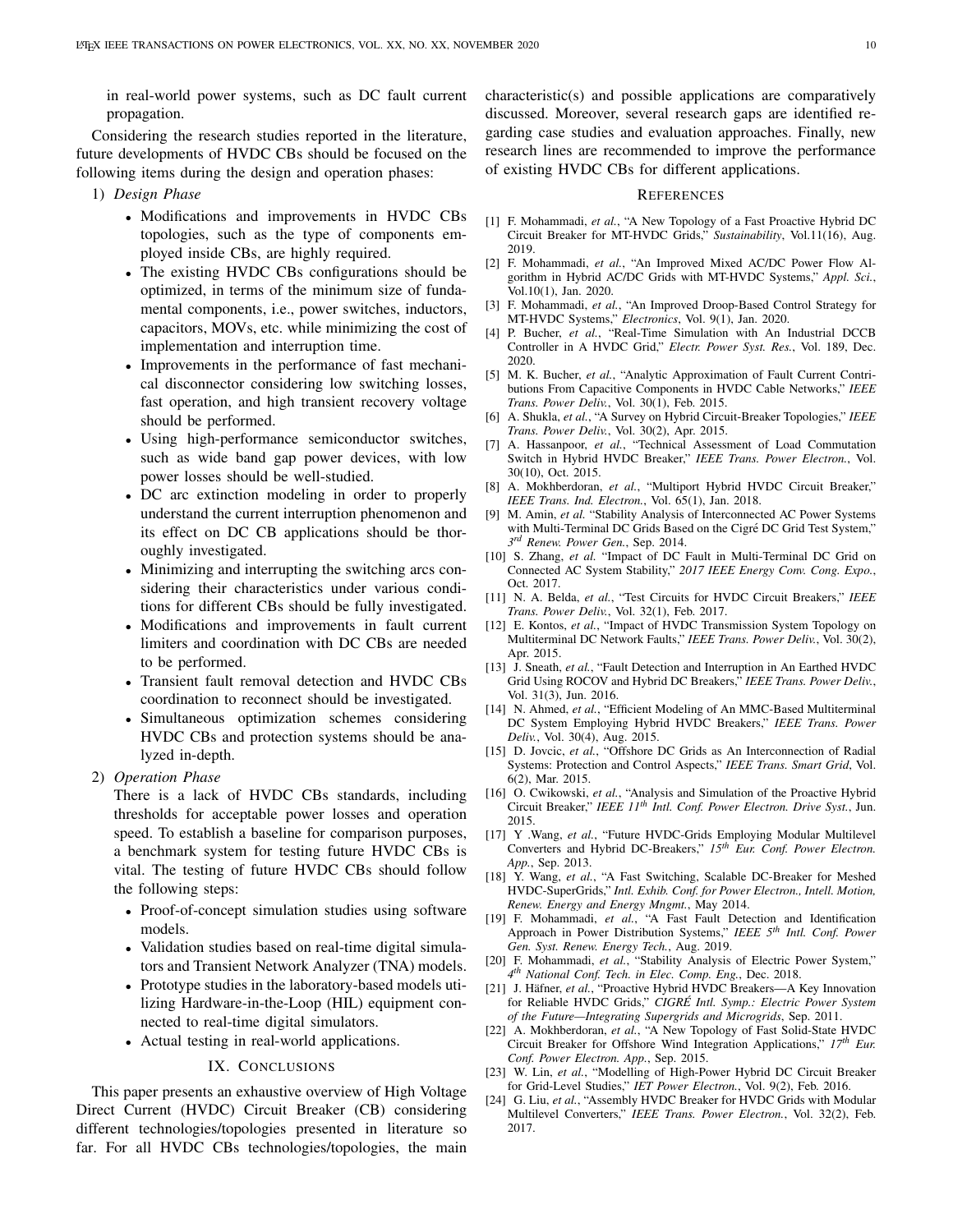- <span id="page-12-0"></span>[25] L. Feng, et al., "A 320kV Hybrid HVDC Circuit Breaker Based on Thyristors Forced Current Zero Technique," *IEEE Appl. Power Electron. Conf. Expo.*, Mar. 2017.
- <span id="page-12-1"></span>[26] H. Radmanesh, *et al.*, "A Novel Solid-State Fault Current-Limiting Circuit Breaker for Medium-Voltage Network Applications," *Power Deliv.*, Vol. 31(1), Feb. 2016.
- <span id="page-12-2"></span>[27] M. Abedrabbo, *et al.*, "Systematic Approach to HVDC Circuit Breaker Sizing," *IEEE Trans. Power Deliv.*, Vol. 35(1), Feb. 2020.
- <span id="page-12-3"></span>[28] O. Cwikowski, et al., "Operating DC Circuit Breakers with MMC," *IEEE Trans. Power Deliv.*, Vol. 33(1), Feb. 2018.
- <span id="page-12-4"></span>[29] M. Bröker, et al., "Testing Metal-Oxide Varistors for HVDC Breaker Application," *IEEE Trans. Power Deliv.*, Vol. 34(1), Feb. 2019.
- <span id="page-12-5"></span>[30] X. Liao, *et al.*, "Voltage Overshoot Suppression for SiC MOSFET-Based DC Solid-State Circuit Breaker," *IEEE Trans. Compon. Packaging Manuf. Technol.*, Vol. 9(7), Apr. 2019.
- <span id="page-12-6"></span>[31] A. Mokhberdoran, et al., "A Review on HVDC Circuit Breakers,"  $3^{rd}$ *Ren. Power Gen. Conf.*, Sep. 2014.
- <span id="page-12-7"></span>[32] Q. Guo, et al., "Novel Topology of DC Circuit Breaker and Current Interruption in HVDC Networks," *IEEJ Trans. Elec. Electron. Eng.*, Vol. 12(4), Jul. 2017.
- <span id="page-12-8"></span>[33] M. K. Bucher, et al., "Fault Current Interruption in Multiterminal HVDC Networks," *IEEE Trans. Power Deliv.*, Vol. 31(1), Feb. 2016.
- <span id="page-12-9"></span>[34] T. Eriksson, *et al.*, "A Low Loss Mechanical HVDC Breaker for HVDC Grid Applications,"," *CIGRE Session*, Aug. 2016.
- <span id="page-12-10"></span>[35] D. Jovcic, et al., "Adopting Circuit Breakers for High-Voltage DC Networks: Appropriating the Vast Advantages of DC Transmission Grids," *IEEE PES Mag.*, Vol. 17(3), May-Jun. 2019.
- <span id="page-12-11"></span>[36] M. Heidemann, et al., "A Systematic Study on Fault Currents in Multiterminal HVDC Grids," *CIGRE Lund Symp. 2015 - Acr. Bdr. - ´ HVDC Syst. Mkt. Integ.*, May 2015.
- <span id="page-12-12"></span>[37] W. Xiang, *et al.*, "Research on Fast Solid State DC Breaker Based on a Natural Current Zero-Crossing Point," *J. Mod. Power Syst. Clean Energy.*, Vol. 2(1), Mar. 2014.
- <span id="page-12-13"></span>[38] D. Andersson, "Current Instability and Chopping with Arcs in Series," *IEE Proceedings C - Gen., Trans. Dist.*, Vol. 132(4), Jul. 1985.
- <span id="page-12-14"></span>[39] S. Tokoyoda, *et al.*, "High Frequency Interruption Characteristics of VCB and Its Application to High Voltage DC Circuit Breaker," *3 rd Intl. Conf. Elec. Power Eqpt. – Switch. Tech.*, Oct. 2015.
- <span id="page-12-15"></span>[40] K. A. Corzine, "A New-Coupled-Inductor Circuit Breaker for DC Applications," *IEEE Trans. Power Electron.*, Vol. 32(2), Feb. 2017.
- <span id="page-12-56"></span>[41] D. Keshavarzi, *et al.*, "A Z-Source-Based Bidirectional DC Circuit Breaker with Fault Current Limitation and Interruption Capabilities," *IEEE Trans. Power Electron.*, Vol. 32(9), Sep. 2017.
- <span id="page-12-16"></span>[42] A. Maqsood, *et al.*, "Modified Z-Source DC Circuit Breaker Topologies," *IEEE Trans. Power Electron.*, Vol. 31(10), Oct. 2016.
- <span id="page-12-17"></span>[43] D. Jovcic, *et al.*, "Fast Fault Current Interruption on High-Power DC Networks," *IEEE PES General Mtg.*, Jul. 2010.
- <span id="page-12-18"></span>[44] C. Meyer, *et al.*, "Circuit Breaker Concepts for Future High-Power DC-Applications," *14th IAS Annu. Mtg. Conf. Rec. of the 2005 Ind. App. Conf.*, Oct. 2005.
- <span id="page-12-19"></span>[45] P. Van Gelder, et al., "Zero Volt Switching Hybrid DC Circuit Breakers," *Conf. Rec. of the 2000 IEEE Ind. App. Conf. 35th IAS Annu. Mtg. World Conf. Ind. App. of Elec. Energy (Cat. No.00CH37129)*, Oct. 2000.
- [46] D. Bösche, et al., "Breaking Performance Investigation of Hybrid DC Circuit Breakers: An Experimental Approach," *IEEE 61st Holm Conf. Elec. Con.*, Oct. 2015.
- <span id="page-12-57"></span>[47] D. Bösche, et al., "Hybrid DC Circuit Breaker Feasibility Study," IEEE *Trans. Compon. Packaging Manuf. Technol.*, Vol. 7(3), Mar. 2017.
- <span id="page-12-20"></span>[48] M. Callavik, et al., "The Hybrid HVDC Breaker, An Innovation Breakthrough Enabling Reliable HVDC Grids," *ABB Grid Syst., Technical Paper*, Nov. 2012.
- <span id="page-12-21"></span>[49] A. N. Greenwood, et al., "Theory and Application of the Commutation Principle for HVDC Circuit Breakers," *IEEE Trans. Power Appar. Syst.*, Vol. PAS-91(4), Jul. 1972.
- <span id="page-12-22"></span>[50] H. A. Darwish, *et al.*, "Enhanced Commutation Circuit Design of HVDC Circuit Breaker Using EMTP," *2005/2006 IEEE/PES Trans. Dist. Conf. Exhib.*, May 2006.
- <span id="page-12-23"></span>[51] H. Brumshagen, *et al.*, "New Developments in Design and Testing of HVDC Circuit Breakers," *IEEE Trans. Power Appar. Syst.*, Vol. PAS-93(5), Sep. 1974.
- <span id="page-12-24"></span>[52] G. A. Hofmann, et al., "A High Speed HVDC Circuit Breaker with Crossed-Field Interrupters," *IEEE Trans. Power Appar. Syst.*, Vol. 95(4), Jul. 1976.
- <span id="page-12-25"></span>[53] G. A. Hofmann, *et al.*, "Field Test of HVDC Circuit Breaker: Load Break and Fault Clearing on the Pacific Intertie," *IEEE Trans. Power Appar. Syst.*, Vol. 95(3), May 1976.
- <span id="page-12-26"></span>[54] D. J. Melvold, *et al.*, "Three Terminal Operation of the Pacific HVDC Intertie for DC Circuit Breaker Testing," *IEEE Trans. Power Appar. Syst.*, Vol. 95(4), Jul. 1976.
- <span id="page-12-27"></span>[55] B. L. Damsky, et al., "A New HVDC Circuit Breaker System Design For ∓ 400 kV," *7 th IEEE/PES Trans. Dist. Conf. Expo.*, Apr. 1979.
- <span id="page-12-28"></span>[56] S. Yanabu, *et al.*, "Development of HVDC Circuit Breaker and its Interrupting Test," *IEEE Trans. Power Appar. Syst.*, Vol. PAS-101(7), Jul. 1982.
- <span id="page-12-29"></span>[57] T. Senda, *et al.*, "Development of HVDC Circuit Breaker Based on Hybrid Interruption Scheme," *IEEE Trans. Power Appar. Syst.*, Vol. PAS-103(3), Mar. 1984.
- <span id="page-12-30"></span>[58] S. Yanabu, et al., "Development of HVDC Circuit Breaker and Its Interrupting Test," *IEEE Power Eng. Rev.*, Vol. PER-2(7), Jul. 1982.
- <span id="page-12-31"></span>[59] D. Alferov, *et al.*, "DC Vacuum Circuit-Breaker," *23rd Intl. Symp. Disch. Elec. Insuln. in Vac.*, Sep. 2008.
- <span id="page-12-32"></span>[60] K. Arimatsu, *et al.*, "Development and Interrupting Tests on 250KV 8KA HVDC Circuit Breaker," *IEEE Trans. Power Appar. Syst.*, Vol. PAS-104(9), Sep. 1985.
- <span id="page-12-33"></span>[61] B. Bachmann, et al., "Development of a 500kV Airblast HVDC Circuit Breaker," *IEEE Trans. Power Appar. Syst.*, Vol. PAS-104(9), Sep. 1985.
- <span id="page-12-34"></span>[62] B. Pauli, *et al.*, "Development of a High Current HVDC Circuit Breaker with Fast Fault Clearing Capability," *IEEE Trans. Power Deliv.*, Vol. 3(4), Oct. 1988.
- <span id="page-12-35"></span>[63] A. Lee, et al., "The Development of a HVDC SF6 Breaker," IEEE Trans. *Power Appar. Syst.*, Vol. PAS-104(10), Oct. 1985.
- <span id="page-12-36"></span>[64] R. Jungblut, *et al.*, "Hybrid High-Speed DC Circuit Breaker Using Charge-Storage Diode," *Conf. Record of the 1998 IEEE Ind. Comm. Power Syst. Technical Conf. (Cat. No.98CH36202)*, May 1998.
- <span id="page-12-37"></span>[65] Z. Q. Shi, *et al.*, "Design and Numerical Investigation of A HVDC Vacuum Switch Based on Artificial Current Zero," *IEEE Trans. Dielectr. Electr. Insul.*, Vol. 22(1), Feb. 2015.
- <span id="page-12-38"></span>[66] G. Ge, *et al.*, "HVDC Hybrid Circuit Breaker Based on SF6 Interrupter and Vacuum Interrupter in Series," 2<sup>nd</sup> Intl. Conf. Elec. Power Eqpt. -*Switch. Tech.*, Oct. 2013.
- <span id="page-12-39"></span>[67] W. Lin, *et al.*, "Modelling of High Power Mechanical DC Circuit Breaker," *IEEE PES Asia-Pac. Power and Energy Eng. Conf.*, Nov. 2015.
- <span id="page-12-40"></span>[68] M. Bonkarev, *et al.*, "Simulation-Based Performance Evaluation of Different Current Breaking Techniques Employed in Mechanical HVDC Circuit Breakers," *IEEE Intl. Conf. High Voltage Eng. App.*, Sep. 2016.
- <span id="page-12-41"></span>[69] Y. Shan, *et al.*, "Successful Fault Current Interruption on DC Circuit Breaker," *IET Power Electron.*, Vol. 9(2), Feb. 2016.
- <span id="page-12-42"></span>[70] L. Ängquist, et al., "A New DC Breaker with Reduced Need for Semiconductors," *18th Eur. Conf. Power Electron. App.*, Sep. 2016.
- <span id="page-12-43"></span>[71] L. Ängquist, et al., "Fast HVDC Breaker Using Reduced-Rating Power Electronics," *13th IET Intl. Conf. AC DC Power Trans.*, Feb. 2017.
- <span id="page-12-44"></span>[72] L. Li, *et al.*, "Nonlinear Frequency Characteristic of Multiple Series Gaps with Voltage-Dividing Network and Its Application in HVDC Circuit Breaker," *IEEE Trans. Plasma Sci.*, Vol. 44(10), Oct. 2016.
- <span id="page-12-45"></span>[73] L. Liu, et al., "The DC Circuit Breaker with Necessary Bidirectional Interruption Capability," *IEEE PES Asia-Pac. Power and Energy Eng. Conf.*, Oct. 2016.
- <span id="page-12-46"></span>[74] K. Tahata, *et al.*, "HVDC Circuit Breakers for HVDC Grid Applications," *11th IET Intl. Conf. AC DC Power Trans.*, Feb. 2015.
- <span id="page-12-47"></span>[75] T. Schultz, *et al.*, "Circuit Breakers for Fault Current Interruption in HVDC Grids," *VDE High Voltage Tech. 2016: ETG-Symp.*, Nov. 2016.
- <span id="page-12-48"></span>[76] N. Xia, *et al.*, "Investigations on the Safe Stroke of Mechanical HVDC Vacuum Circuit Breaker," *The J of Eng.*, Vol. 2019(16), Mar. 2019.
- <span id="page-12-49"></span>[77] W. Wen, *et al.*, "Transient Current Interruption Characteristics of a Novel Mechanical DC Circuit Breaker," *IEEE Trans. Power Electron.*, Vol. 33(11), Nov. 2018.
- <span id="page-12-50"></span>[78] S.-Y. Park, *et al.*, "Design and Implementation of Arc-Induction Type DC Circuit Breaker Confirming Prototype Model," *IEEE Trans. Appl. Supercond.*, Vol. 30(4), Jun. 2020.
- <span id="page-12-51"></span>[79] A. Suzuki, *et al.*, "HVDC Circuit Breakers Combining Mechanical Switches and a Multilevel PWM Converter: Verification by Downscaled Models," *IEEE Trans. Power Electron.*, Vol. 34(5), May 2019.
- <span id="page-12-52"></span>[80] R. Rodrigues, *et al.*, "A Review of Solid-State Circuit Breakers," *IEEE Trans. Power Electron.*, Vol. 36(1), Jan. 2021.
- <span id="page-12-53"></span>[81] M. Kempkes, *et al.*, "Solid-State Circuit Breakers for Medium Voltage DC Power," *2011 IEEE Elec. Ship Tech. Symp.*, Apr. 2011.
- <span id="page-12-54"></span>[82] H.-J. Jang, *et al.*, "A Configuration Concept of Solid State Switch for 2kV Class DC Circuit Breaker," *3 rd Intl. Conf. Elec. Power Eqpt. – Switch. Tech.*, Oct. 2015.
- <span id="page-12-55"></span>[83] C. M. Franck, "HVDC Circuit Breakers: A Review Identifying Future Research Needs," *IEEE Trans. Power Deliv.*, Vol. 26(2), Apr. 2011.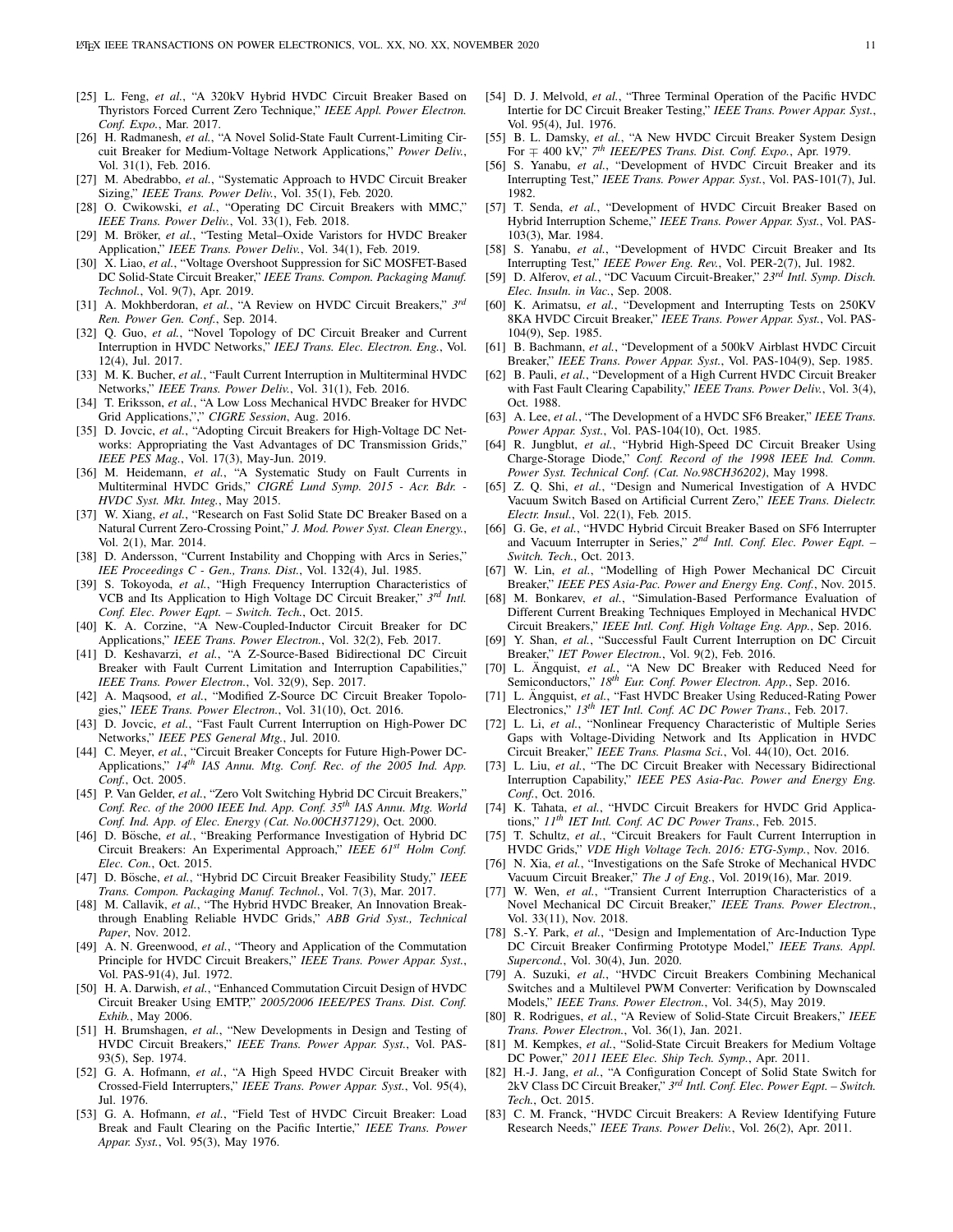- <span id="page-13-0"></span>[84] K. Sano, et al., "A Surgeless Solid-State DC Circuit Breaker for Voltage-Source-Converter-Based HVDC Systems," *IEEE Trans. Ind. Appl.*, Vol. 50(4), Jul.-Aug. 2014.
- <span id="page-13-1"></span>[85] L. Feng, et al., "Development of a 10kV Solid-State DC Circuit Breaker Based on Press-Pack IGBT for VSC-HVDC System," *IEEE 8th Intl. Power Electron. Motion Cont. Conf.*, May 2016.
- <span id="page-13-2"></span>[86] F. Zhang, *et al.*, "Voltage Balancing Optimization of Series-Connected IGBTs in Solid-State Breaker by Using Driving Signal Adjustment Technique," *IEEE 2nd Intl. Fut. Energy Electron. Conf.*, Nov. 2015.
- <span id="page-13-3"></span>[87] H. Li, *et al.*, "Solid State DC Circuit Breaker for Super Uninterruptible Power Supply," *2014 Intl. Power Electron. App. Conf. Expo.*, Nov. 2014.
- <span id="page-13-4"></span>[88] S. Negari, *et al.*, "A New Solid-State HVDC Circuit Breaker Topology for Offshore Wind Farms," *IEEE 5th Intl. Symp. Power Electron. for Distrib Gen. Syst.*, Jun. 2014.
- <span id="page-13-5"></span>[89] L. Qi, *et al.*, "Solid-State Circuit Breaker Protection for DC Shipboard Power Systems: Breaker Design, Protection Scheme, Validation Testing," *IEEE Trans. Ind. Appl.*, Vol. 56(2), Mar.-Apr. 2020.
- <span id="page-13-6"></span>[90] J.-Y. Kim, *et al.*, "New DC Solid State Circuit Breaker with Reclosing and Rebreaking Capabilities," *IEEE 8th Intl. Power Electron. Motion Cont. Conf.*, May 2016.
- <span id="page-13-7"></span>[91] J. Mu, *et al.*, "Analysis and Design of Topological Structure for DC Solid-State Circuit Breaker," *2009 World Non-Grid-Connected Wind Power and Energy Conf.*, Sep. 2009.
- <span id="page-13-8"></span>[92] F. Z. Peng, "Z-Source Inverter," *IEEE Trans. Ind. Appl.*, Vol. 39(2), Mar.-Apr. 2003.
- <span id="page-13-9"></span>[93] K. A. Corzine, *et al.*, "A New Z-Source DC Circuit Breaker," *IEEE Trans. Power Electron.*, Vol. 27(6), Jun. 2012.
- <span id="page-13-10"></span>[94] K. A. Corzine, *et al.*, "Structure and Analysis of the Z-Source MVDC Breaker," *2011 IEEE Elec. Ship Tech. Symp.*, Apr. 2011.
- <span id="page-13-11"></span>[95] P. Prempraneerach, *et al.*, "Optimization of a Z-Source DC Circuit Breaker," *2013 IEEE Elec. Ship Tech. Symp.*, Apr. 2013.
- <span id="page-13-12"></span>[96] A. Overstreet, et al., "Modified Z-Source DC Circuit Breaker Topologies," *2014 Clemson Univ. Power Syst. Conf.*, Mar. 2014.
- <span id="page-13-13"></span>[97] A. H. Chang, *et al.*, "Analysis and Design of DC System Protection Using Z-Source Circuit Breaker," *IEEE Trans. Power Electron.*, Vol. 31(2), Feb. 2016.
- <span id="page-13-14"></span>[98] S. G. Savaliya, *et al.*, "Analysis and Experimental Validation of Bidirectional Z-Source DC Circuit Breakers," *IEEE Trans. Ind. Electron.*, Vol. 67(6), Jun. 2020.
- <span id="page-13-15"></span>[99] L. Mackey, *et al.*, "Optimization and Control of a Z-Source, Ultrafast Mechanically Switched, High-Efficiency DC Circuit Breaker," *IEEE Trans. Ind. Appl.*, Vol. 56(3), May-Jun. 2020.
- <span id="page-13-16"></span>[100] D. J. Ryan, *et al.*, "A Bidirectional Series Z-Source Circuit Breaker," *IEEE Trans. Power Electron.*, Vol. 33(9), Sep. 2018.
- <span id="page-13-17"></span>[101] J. Shu, et al., "An Active Z-Source DC Circuit Breaker Combined with SCR and IGBT," *IEEE Trans. Power Electron.*, Vol. 35(10), Oct. 2020.
- <span id="page-13-18"></span>[102] A. Hassanpoor, et al., "Cost-Effective Solutions for Handling DC Faults in VSC HVDC Transmission," *18th Eur. Conf. Power Electron. App.*, Sep. 2016.
- <span id="page-13-19"></span>[103] A. Bindra, "Wide-Bandgap-Based Power Devices: Reshaping the Power Electronics Landscape," *IEEE Power Electron. Mag.*, Vol. 2(1), Mar. 2015.
- <span id="page-13-20"></span>[104] D. P. Urciuoli, et al., "A Compact 100-A, 850-V, Silicon Carbide Solid-State DC Circuit Breaker," *2016 IEEE Energy Conv. Cong. Expo.*, Sep. 2016.
- <span id="page-13-21"></span>[105] X. Song, *et al.*, "Theoretical and Experimental Study of 22 kV SiC Emitter Turn-OFF (ETO) Thyristor," *IEEE Trans. Power Electron.*, Vol. 32(8), Aug. 2017.
- <span id="page-13-22"></span>[106] Y. Zhang, *et al.*, "Over-Current Protection Scheme for SiC Power MOSFET DC Circuit Breaker," *2014 IEEE Energy Conv. Cong. Expo.*, Sep. 2014.
- <span id="page-13-23"></span>[107] Z. Miao, *et al.*, "A Self-Powered Bidirectional DC Solid State Circuit Breaker Using Two Normally-On SiC JFETs," *2015 IEEE Energy Conv. Cong. Expo.*, Sep. 2015.
- <span id="page-13-24"></span>[108] D. He, et al., "A SiC JFET-Based Solid State Circuit Breaker with Digitally Controlled Current-Time Profiles," *IEEE Trans. Emerg. Sel. Topics Power Electron.*, Vol. 7(3), Sep. 2019.
- <span id="page-13-25"></span>[109] D. Jovcic, *et al.*, "Developing DC Transmission Networks Using DC Transformers," *IEEE Trans. Power Deliv.*, Vol. 25(4), Oct. 2010.
- <span id="page-13-26"></span>[110] M. J. Carrizosa, et al., "DC / DC Converters as DC Circuit-Breakers in HVDC Networks Operation," *16th Eur. Conf. Power Electron. App.*, Aug. 2014.
- <span id="page-13-27"></span>[111] P. Cairoli, et al., "Coordinated Control of the Bus Tie Switches and Power Supply Converters for Fault Protection in DC Microgrids," *IEEE Trans. Power Electron.*, Vol. 28(4), Apr. 2013.
- <span id="page-13-28"></span>[112] L. Tang, et al., "Fast Acting DC Circuit Breaker for HVDC Transmission Line Based on DC/DC Chopper," *2014 Intl. Power Electron. Conf.*, May 2014.
- <span id="page-13-29"></span>[113] R. L. Sellick, et al., "A High-Speed HVDC Breaker Topology with Integral Voltage-Changing Capability," *2015 IEEE Elec. Insuln. Conf.*, Jun. 2015.
- <span id="page-13-30"></span>[114] D. Jovcic, et al., "Multiport High-Power LCL DC Hub for Use in DC Transmission Grids," *IEEE Trans. Power Deliv.*, Vol. 29(2), Apr. 2014.
- <span id="page-13-31"></span>[115] Y. Liu, et al., "Topological Analysis of HVDC Circuit Breaker with Coupling Transformer," *2015 IEEE 1st Intl. Conf. DC Microgrids*, Jun. 2015.
- <span id="page-13-32"></span>[116] A. Maqsood, *et al.*, "Z-Source DC Circuit Breakers with Coupled Inductors," *2015 IEEE Energy Conv. Cong. Expo.*, Sep. 2015.
- <span id="page-13-33"></span>[117] J. Magnusson, et al., "Design Aspects of A Medium Voltage Hybrid DC Breaker," *IEEE PES Innov. Smart Grid Tech.*, Oct. 2014.
- <span id="page-13-34"></span>[118] K. Yasuoka, *et al.*, "A Hybrid DC Circuit Breaker with Vacuum Contact and SiC-MOSFET for Arcless Commutation," *IEEE 62nd Holm Conf. Elec. Cont.*, Oct. 2016.
- <span id="page-13-35"></span>[119] L. Novello, *et al.*, "Development and Testing of a 10-kA Hybrid Mechanical–Static DC Circuit Breaker," *IEEE Trans. Appl. Supercond.*, Vol. 21(6), Dec. 2011.
- <span id="page-13-36"></span>[120] Z. Chen, *et al.*, "Analysis and Experiments for IGBT, IEGT, and IGCT in Hybrid DC Circuit Breaker," *IEEE Trans. Ind. Electron.*, Vol. 65(4), Apr. 2018.
- <span id="page-13-37"></span>[121] M. Rahimo, *et al.*, "The Bimode Insulated Gate Transistor (BIGT), An Ideal Power Semiconductor for Power Electronics Based DC Breaker Applications," *CIGRE Session*, Apr. 2014.
- <span id="page-13-38"></span>[122] A. Ray, *et al.*, "Coupled Inductor-Based Zero Current Switching Hybrid DC Circuit Breaker Topologies," *IEEE Trans. Ind. Appl.*, Vol. 55(5), Sep.- Oct. 2019.
- <span id="page-13-39"></span>[123] C. Peng, *et al.*, "Current Commutation in a Medium Voltage Hybrid DC Circuit Breaker Using 15 kV Vacuum Switch and SiC Devices," *2015 IEEE Applied Power Electron. Conf. Expo.*, Mar. 2015.
- <span id="page-13-40"></span>[124] D. Schmitt, et al., "DC-Side Fault Current Management in Extended Multiterminal-HVDC-Grids," *Intl. Multi-Conf. Syst., Sig. and Dev.*, Mar. 2012.
- [125] M. Hajian, et al., "Evaluation of Semiconductor Based Methods for Fault Isolation on High Voltage DC Grids," *IEEE Trans. Smart Grid*, Vol. 4(2), Jun. 2013.
- [126] A. Yanushkevich, *et al.*, "Switching Phenomena of HVDC Circuit Breaker in Multi-Terminal System," *11th IET Intl. Conf. AC DC Power Trans.*, Feb. 2015.
- <span id="page-13-41"></span>[127] Y. Li, et al., "DC Fault Protection of Multi-Terminal VSC-HVDC System with Hybrid DC Circuit Breaker," *2016 IEEE Energy Conv. Cong. Expo.*, Sep. 2016.
- <span id="page-13-42"></span>[128] J. A. Martinez, et al., "EMTP Modeling of Hybrid HVDC Breakers," *2015 IEEE PES General Mtg.*, Jul. 2015.
- [129] D. Peftitsis, *et al.*, "Design Considerations and Performance Evaluation of Hybrid DC Circuit Breakers for HVDC Grids," *18th Eur. Conf. Power Electron. App.*, Sep. 2016.
- [130] X. Su, *et al.*, "Modeling DC Circuit Breaker in MTDC for Wind Farms Based on Delay Slope Method," *42nd Annu. Conf. of IEEE Ind. Electron. Soc.*, Oct. 2016.
- <span id="page-13-43"></span>[131] N. Lin, et al., "Detailed Device-Level Electrothermal Modeling of the Proactive Hybrid HVDC Breaker for Real-Time Hardware-in-the-Loop Simulation of DC Grids," *IEEE Trans. Power Electron.*, Vol. 33(2), Feb. 2018.
- <span id="page-13-44"></span>[132] F. B. Effah, et al., "Hybrid HVDC Circuit Breaker with Self-Powered Gate Drives," *IET Power Electron.*, Vol. 9(2), Feb. 2016.
- <span id="page-13-45"></span>[133] Y. Bingjian, et al., "A Hybrid Circuit Breaker for DC-Application," *2015 IEEE 1st Intl. Conf. DC Microgrids*, Jun. 2015.
- <span id="page-13-46"></span>[134] C. C. Davidson, et al., "A New Ultra-Fast HVDC Circuit Breaker for Meshed DC Networks," *11th IET Intl. Conf. AC DC Power Trans.*, Feb. 2015.
- <span id="page-13-47"></span>[135] R. Sander, et al., "A Novel Current-Injection Based Design for HVDC Circuit Breakers," *Intl. Exhib. Conf. for Power Electron., Intell. Motion, Ren. Energy and Energy Mngmt.*, May 2015.
- <span id="page-13-48"></span>[136] W. Zhou, et al., "Development and Test of a 200kV Full-Bridge Based Hybrid HVDC Breaker," *17th Eur. Conf. Power Electron. App.*, Sep. 2015.
- <span id="page-13-49"></span>[137] Y. Guo, et al., "A Thyristor Full-Bridge-Based DC Circuit Breaker," *IEEE Trans. Power Electron.*, Vol. 35(1), Jan. 2020.
- <span id="page-13-50"></span>[138] W. Wen, et al., "Research on a Current Commutation Drive Circuit for Hybrid DC Circuit Breaker and Its Optimisation Design," *IET Gen., Trans. Dist.*, Vol. 10(3), Oct. 2016.
- <span id="page-13-51"></span>[139] W. Wen, et al., "Research on Current Commutation Measures for Hybrid DC Circuit Breakers," *IEEE Trans. Power Deliv.*, Vol. 31(4), Aug. 2016.